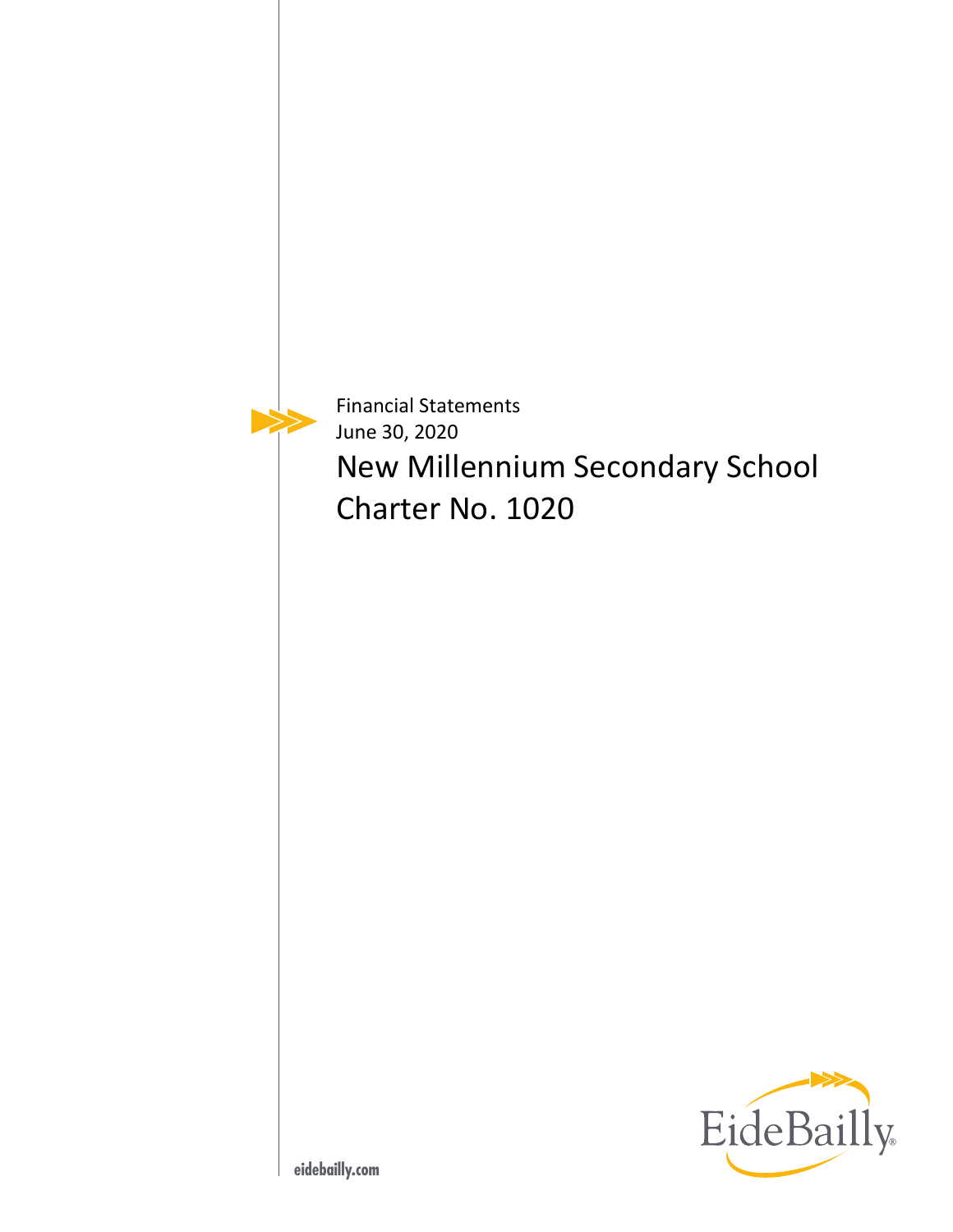| <b>Financial Statements</b>                                                                                                                                                                                 |  |
|-------------------------------------------------------------------------------------------------------------------------------------------------------------------------------------------------------------|--|
|                                                                                                                                                                                                             |  |
| Supplementary Information                                                                                                                                                                                   |  |
| Reconciliation of Annual Financial and Budget Report with Audited Financial Statements20                                                                                                                    |  |
| Independent Auditor's Reports                                                                                                                                                                               |  |
| Independent Auditor's Report on Internal Control over Financial Reporting and on Compliance and Other<br>Matters Based on an Audit of Financial Statements Performed in Accordance with Government Auditing |  |
|                                                                                                                                                                                                             |  |
| Schedule of Findings and Questioned Costs                                                                                                                                                                   |  |
|                                                                                                                                                                                                             |  |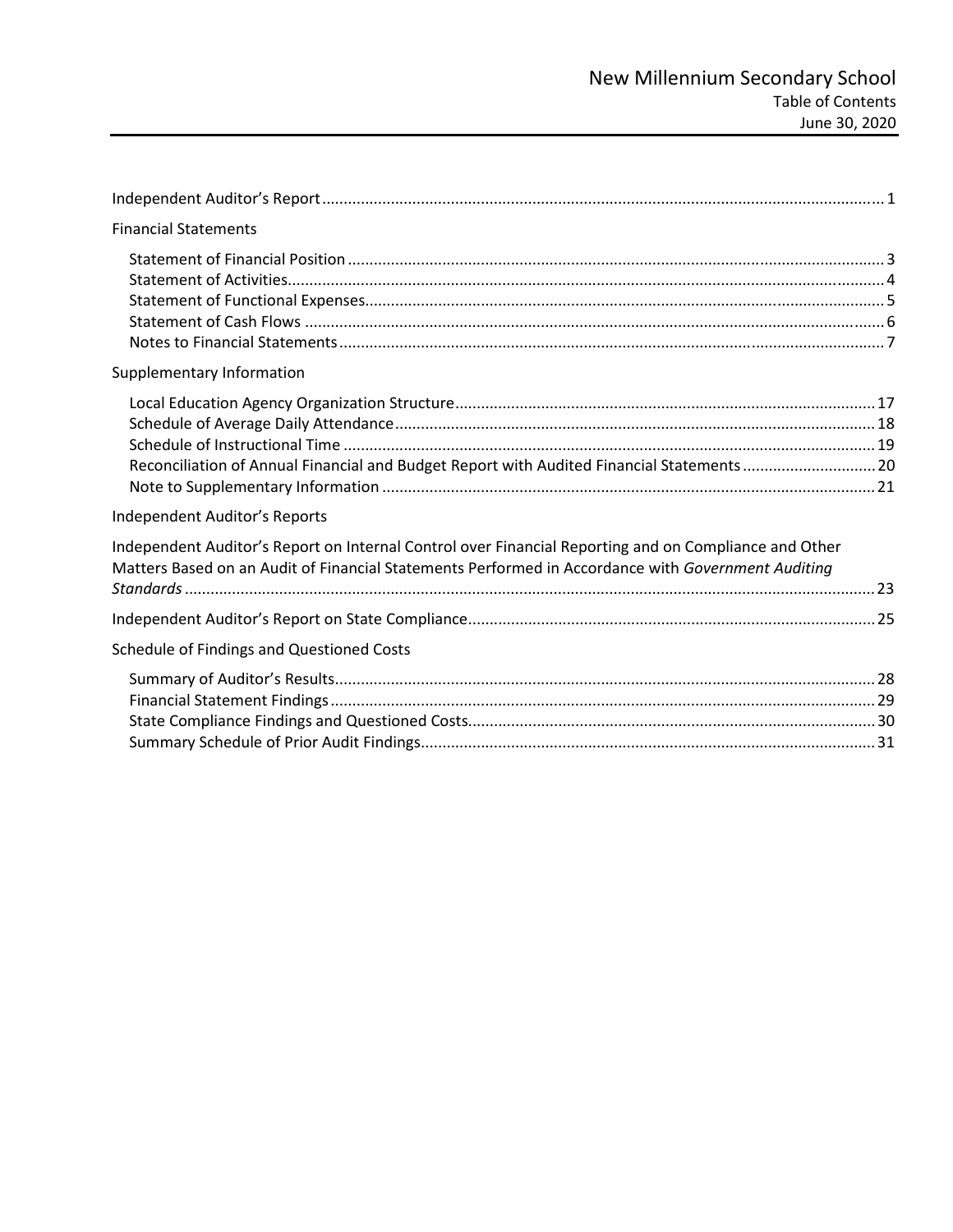

**CPAs & BUSINESS ADVISORS** 

#### **Independent Auditor's Report**

<span id="page-2-0"></span>Governing Board New Millennium Secondary School Gardena, California

#### **Report on the Financial Statements**

We have audited the accompanying financial statements of New Millennium Secondary School (the Organization) (a California Nonprofit Public Benefit Corporation), which are comprised of the statement of financial position as of June 30, 2020, and the related statement of activities, functional expenses, and cash flows for the year then ended, and the related notes to the financial statements.

### **Management's Responsibility for the Financial Statements**

Management is responsible for the preparation and fair presentation of these financial statements in accordance with accounting principles generally accepted in the United States of America; this includes the design, implementation, and maintenance of internal control relevant to the preparation and fair presentation of financial statements that are free from material misstatement, whether due to fraud or error.

#### **Auditor's Responsibility**

Our responsibility is to express an opinion on these financial statements based on our audit. We conducted our audit in accordance with auditing standards generally accepted in the United States of America and the standards applicable to financial audits contained in *Government Auditing Standards*, issued by the Comptroller General of the United States. Those standards require that we plan and perform the audit to obtain reasonable assurance about whether the financial statements are free from material misstatement.

An audit involves performing procedures to obtain audit evidence about the amounts and disclosures in the financial statements. The procedures selected depend on the auditor's judgment, including the assessment of the risks of material misstatement of the financial statements, whether due to fraud or error. In making those risk assessments, the auditor considers internal control relevant to the Organization's preparation and fair presentation of the financial statements in order to design audit procedures that are appropriate in the circumstances, but not for the purpose of expressing an opinion on the effectiveness of the Organization's internal control. Accordingly, we express no such opinion. An audit also includes evaluating the appropriateness of accounting policies used and the reasonableness of significant accounting estimates made by management, as well as evaluating the overall presentation of the financial statements.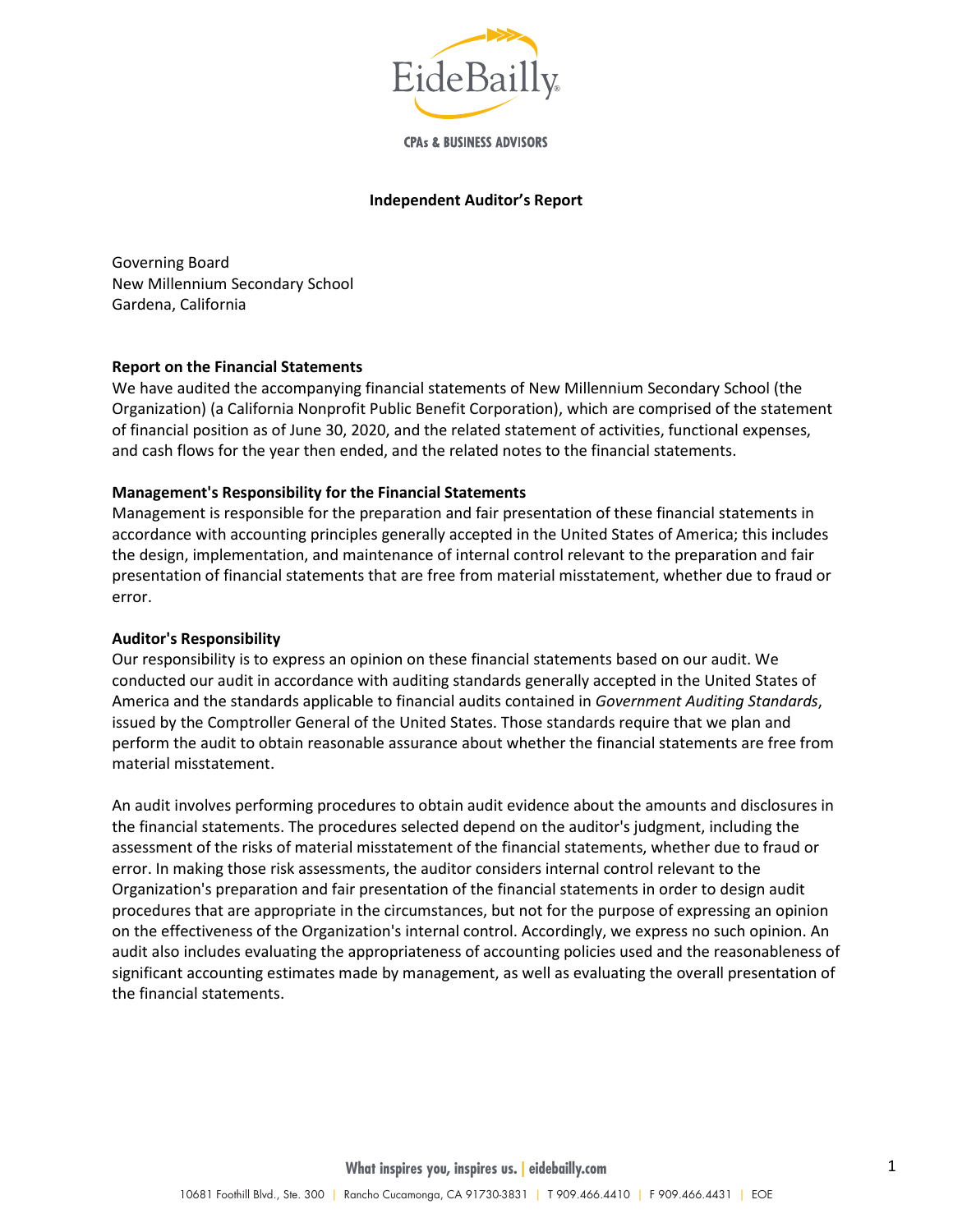We believe that the audit evidence we have obtained is sufficient and appropriate to provide a basis for our audit opinion.

#### **Opinion**

In our opinion, the financial statements referred to above present fairly, in all material respects, the respective financial position of the Organization, as of June 30, 2020, and the changes in its net assets and its cash flows for the year then ended in accordance with accounting principles generally accepted in the United States of America.

## **Other Matters**

### *Other Information*

Our audit was conducted for the purpose of forming an opinion on the financial statements as a whole. The accompanying supplementary information as listed on the table of contents are presented for purposes of additional analysis and are not a required part of the financial statements.

The supplementary information is the responsibility of management, and was derived from, and relates directly to the underlying accounting and other records used to prepare the financial statements. Such information has been subjected to the auditing procedures applied in the audit of the financial statements and certain additional procedures, including comparing and reconciling such information directly to the underlying accounting and other records used to prepare the financial statements or to the financial statements themselves, and other additional procedures in accordance with auditing standards generally accepted in the United States of America. In our opinion, Schedule of Expenditures of Federal Awards and the other accompanying supplementary information is fairly stated, in all material respects, in relation to the financial statements as a whole.

## **Other Reporting Required by Government Auditing Standards**

In accordance with *Government Auditing Standards*, we have also issued our report dated December 1, 2020 on our consideration of the Organization's internal control over financial reporting and on our tests of its compliance with certain provisions of laws, regulations, contracts, and grant agreements and other matters. The purpose of that report is solely to describe the scope of our testing of internal control over financial reporting and compliance and the results of that testing, and not to provide an opinion on the effectiveness of the Organization's internal control over financial reporting or on compliance. That report is an integral part of an audit performed in accordance with *Government Auditing Standards* in considering the Organization's internal control over financial reporting and compliance.

Fede Sailly LLP

Rancho Cucamonga, California December 1, 2020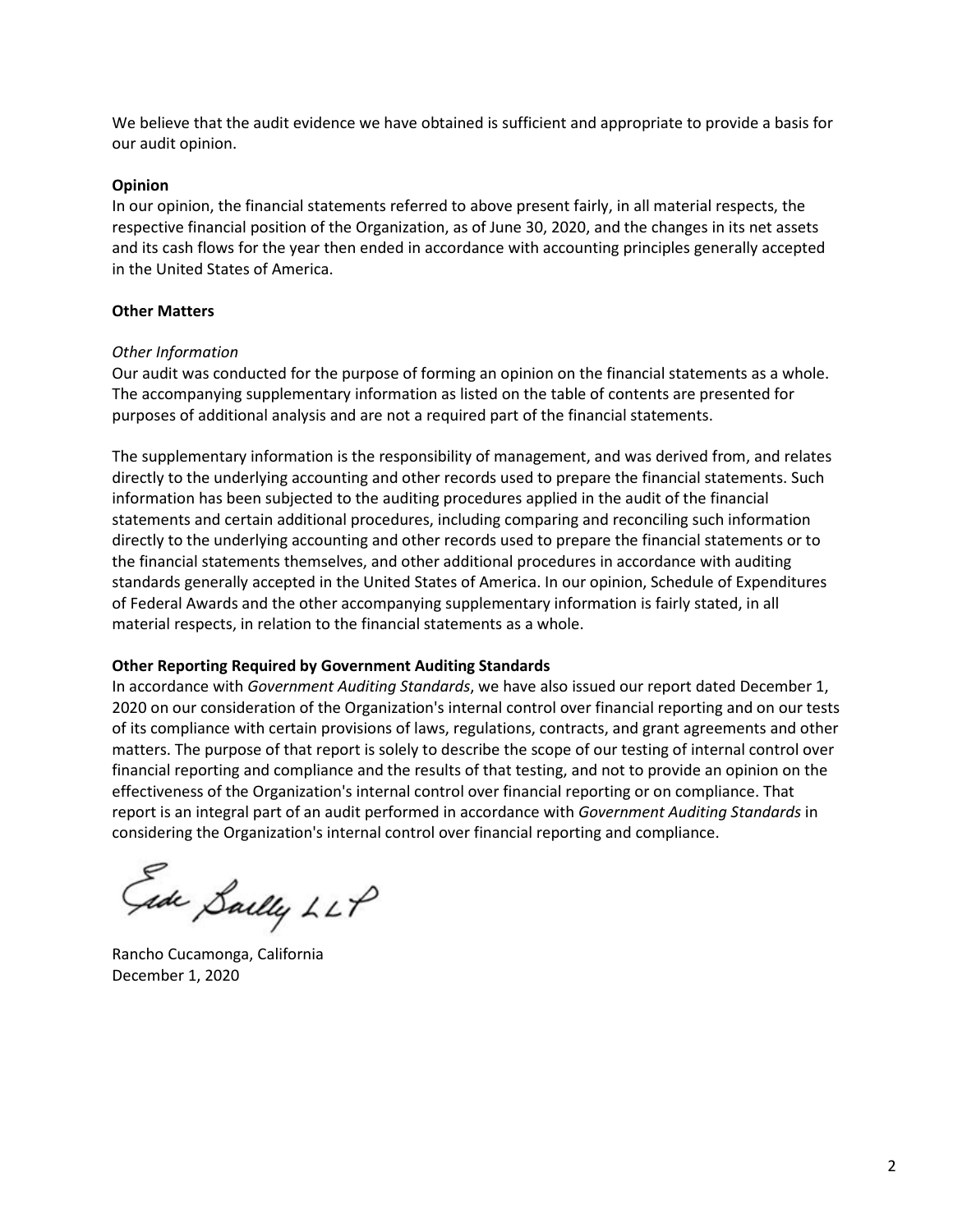<span id="page-4-1"></span><span id="page-4-0"></span>

| Assets                              |    |           |
|-------------------------------------|----|-----------|
| <b>Current Assets</b>               |    |           |
| Cash                                | \$ | 877,124   |
| Accounts receivable                 |    | 245,596   |
| Prepaid expenses                    |    | 29,615    |
| <b>Total current assets</b>         |    | 1,152,335 |
| <b>Total assets</b>                 | S  | 1,152,335 |
| Liabilities                         |    |           |
| <b>Current Liabilities</b>          |    |           |
| Accounts payable                    | \$ | 9,337     |
| <b>Accrued liabilities</b>          |    | 17,132    |
| Current portion of notes payable    |    | 10,778    |
|                                     |    |           |
| <b>Total current liabilities</b>    |    | 37,247    |
| Long-Term Obligations               |    |           |
| Notes payable, less current portion |    | 28,401    |
|                                     |    |           |
| <b>Total liabilities</b>            |    | 65,648    |
| <b>Net Assets</b>                   |    |           |
| Without donor restrictions          | \$ | 1,086,687 |
| Total liabilities and net assets    | \$ | 1,152,335 |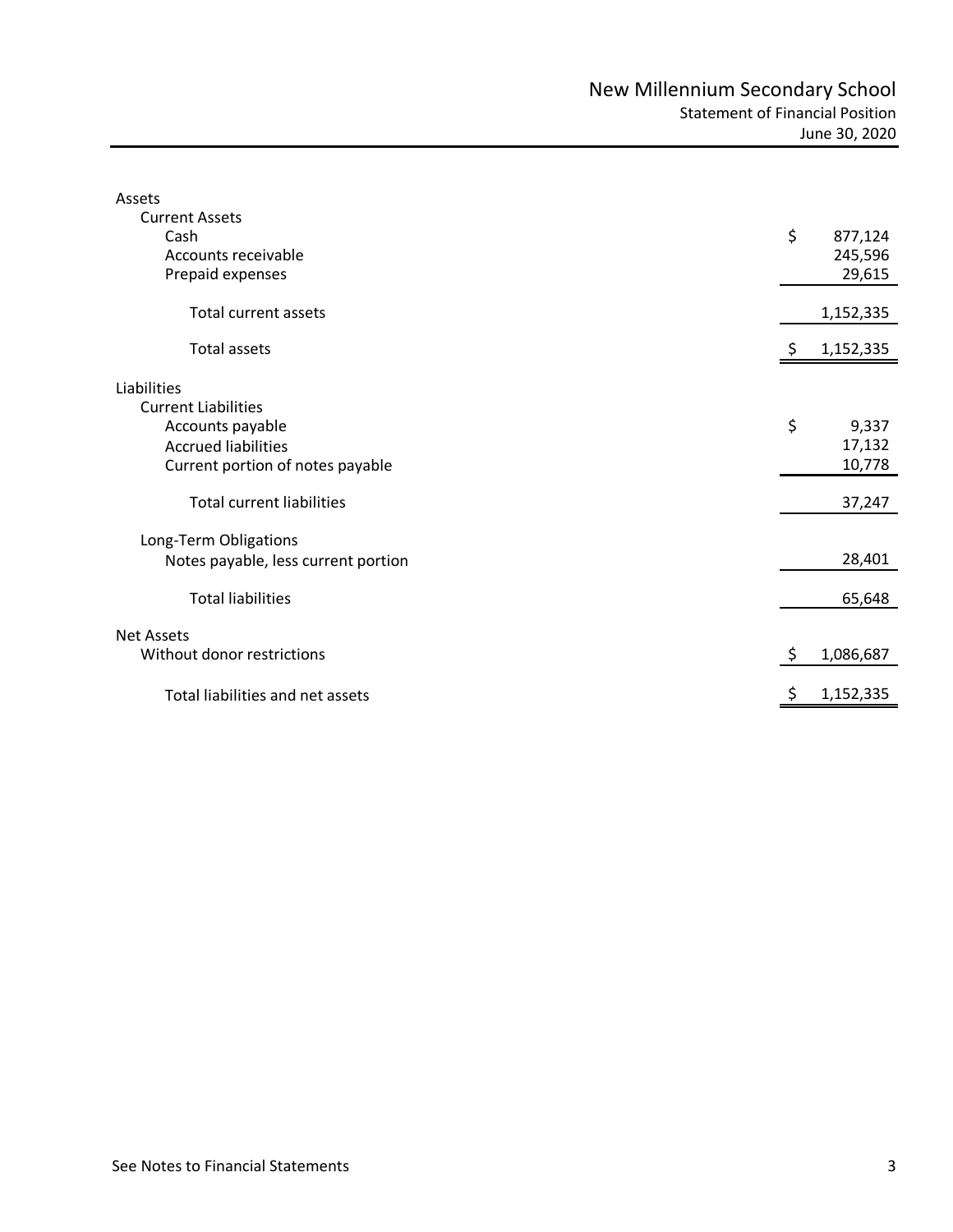<span id="page-5-0"></span>

|                                                                                                                                                                    | Without donor<br>Restrictions |                                                            |
|--------------------------------------------------------------------------------------------------------------------------------------------------------------------|-------------------------------|------------------------------------------------------------|
| Support and revenues<br>Local Control Funding Formula<br>Federal revenue<br>Other State revenue<br>Local revenues<br>Interest income<br><b>Fundraising revenue</b> | \$                            | 1,996,849<br>168,055<br>246,426<br>10,173<br>377<br>28,551 |
| Total support and revenues                                                                                                                                         |                               | 2,450,431                                                  |
| Expenses<br>Program services<br>Management and general<br>Fundraising and development                                                                              |                               | 1,807,096<br>365,752<br>4,784                              |
| <b>Total expenses</b>                                                                                                                                              |                               | 2,177,632                                                  |
| Change in Net Assets                                                                                                                                               |                               | 272,799                                                    |
| Net Assets, Beginning of Year                                                                                                                                      |                               | 813,888                                                    |
| Net Assets, End of Year                                                                                                                                            |                               | 1,086,687                                                  |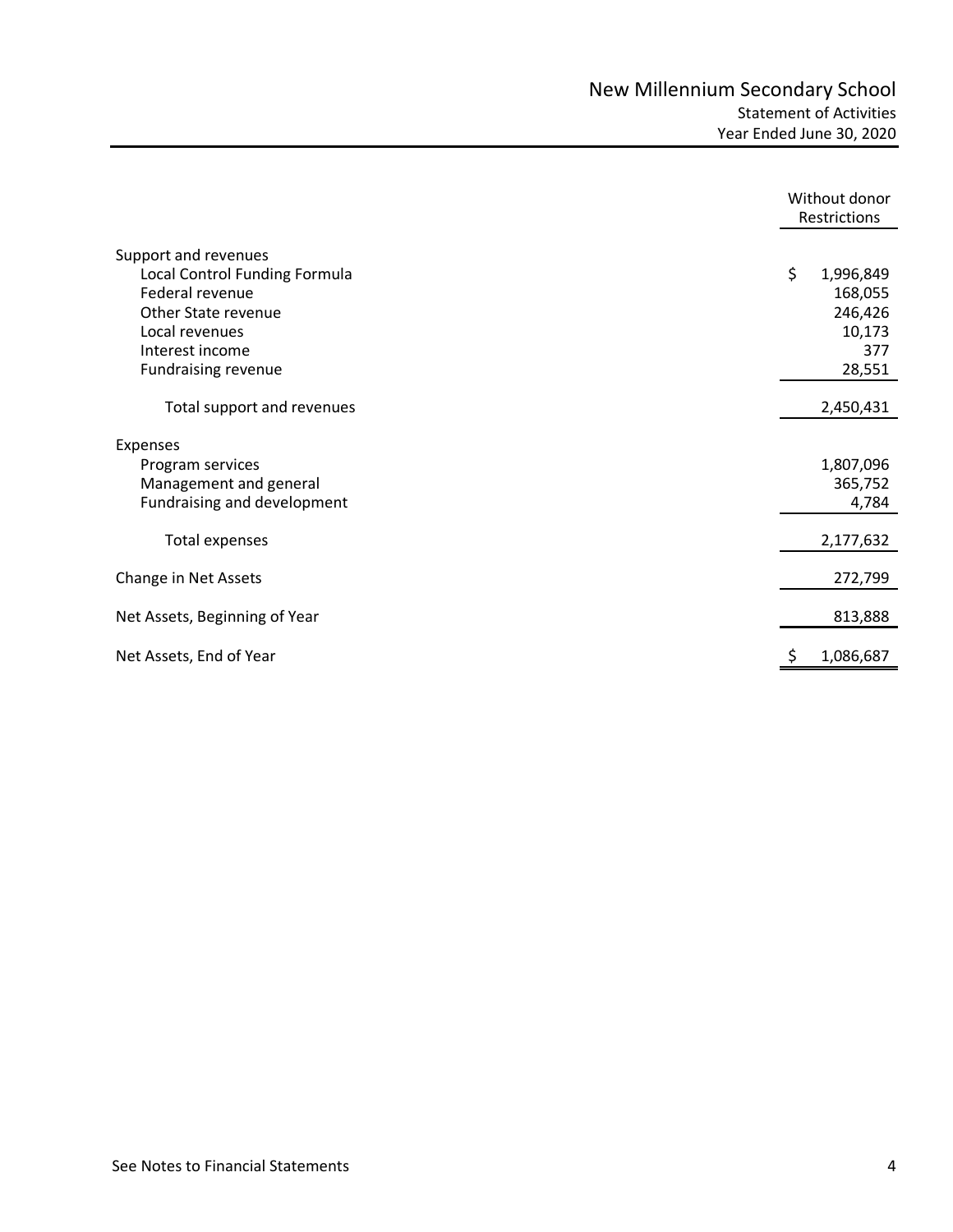<span id="page-6-0"></span>

|                                  | Program<br><b>Services</b> | Management<br>and General | Fundraising and<br>Development | Total<br>Expenses |
|----------------------------------|----------------------------|---------------------------|--------------------------------|-------------------|
| Personnel                        |                            |                           |                                |                   |
| <b>Salaries</b>                  | \$<br>827,862              | \$<br>204,127             | \$                             | \$<br>1,031,989   |
| Employee benefits                | 342,046                    | 1,472                     |                                | 343,518           |
| Payroll taxes                    | 23,927                     | 25,315                    |                                | 49,242            |
| Fees for services                | 176,510                    | 44,539                    |                                | 221,049           |
| Advertising and promotions       |                            | 6,340                     |                                | 6,340             |
| Office expenses                  | 21,457                     | 4,229                     |                                | 25,686            |
| Information technology           | 23,828                     | 3,059                     |                                | 26,887            |
| Occupancy                        | 142,252                    | 30,503                    |                                | 172,755           |
| Travel                           | 3,319                      |                           |                                | 3,319             |
| Conferences and meeting          | 2,954                      |                           |                                | 2,954             |
| Interest                         |                            | 1,848                     |                                | 1,848             |
| Depreciation                     |                            | 316                       |                                | 316               |
| Insurance                        |                            | 24,843                    |                                | 24,843            |
| Other expenses                   | 40,038                     | 7,622                     | 4,784                          | 52,444            |
| Capital outlay                   | 19,856                     | 4,743                     |                                | 24,599            |
| Special education                | 104,244                    |                           |                                | 104,244           |
| Instructional materials          | 16,734                     | 3,256                     |                                | 19,990            |
| Nutrition                        | 45,638                     |                           |                                | 45,638            |
| District supervisory fee         | 16,431                     | 3,540                     |                                | 19,971            |
|                                  |                            |                           |                                |                   |
| <b>Total functional expenses</b> | \$<br>1,807,096            | \$<br>365,752             | \$<br>4,784                    | \$<br>2,177,632   |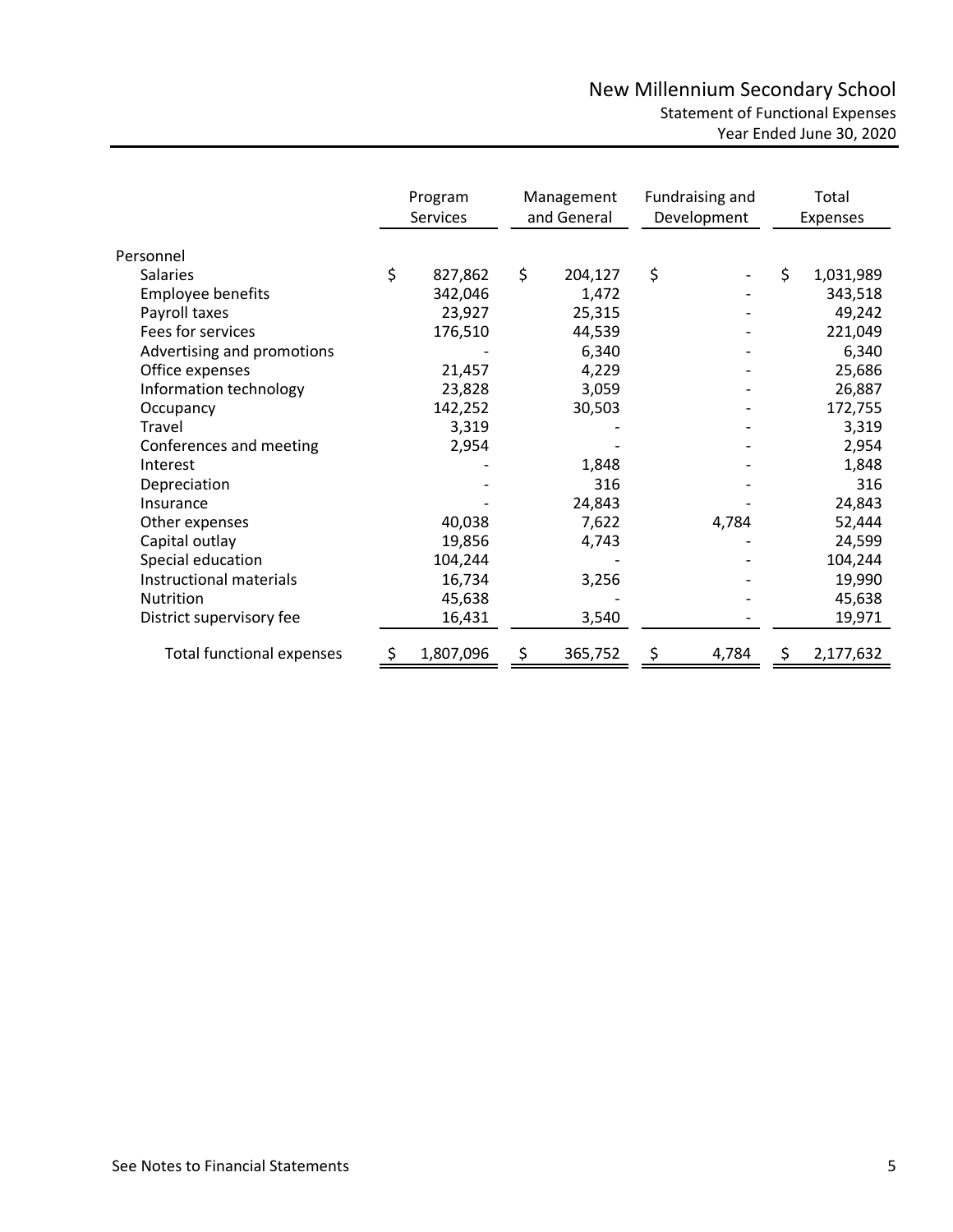<span id="page-7-0"></span>

| Cash Flows from Operating Activities<br>Change in net assets<br>Adjustments to reconcile change in net assets | \$<br>272,799                  |
|---------------------------------------------------------------------------------------------------------------|--------------------------------|
| to net cash from operating activities<br>Depreciation expense<br>Changes in operating assets and liabilities  | 316                            |
| Accounts receivable<br>Prepaid expenses<br>Accounts payable                                                   | (15, 845)<br>(8,830)<br>17,457 |
| Net Cash from Operating Activities                                                                            | 265,897                        |
| Cash Flows from Financing Activities<br>Principal payments on notes                                           | (10, 356)                      |
| Net Change in Cash                                                                                            | 255,541                        |
| Cash, Beginning of Year                                                                                       | 621,583                        |
| Cash, End of Year                                                                                             | 877,124                        |
| Supplemental cash flow disclosure<br>Cash paid during the period for interest                                 | 1,848                          |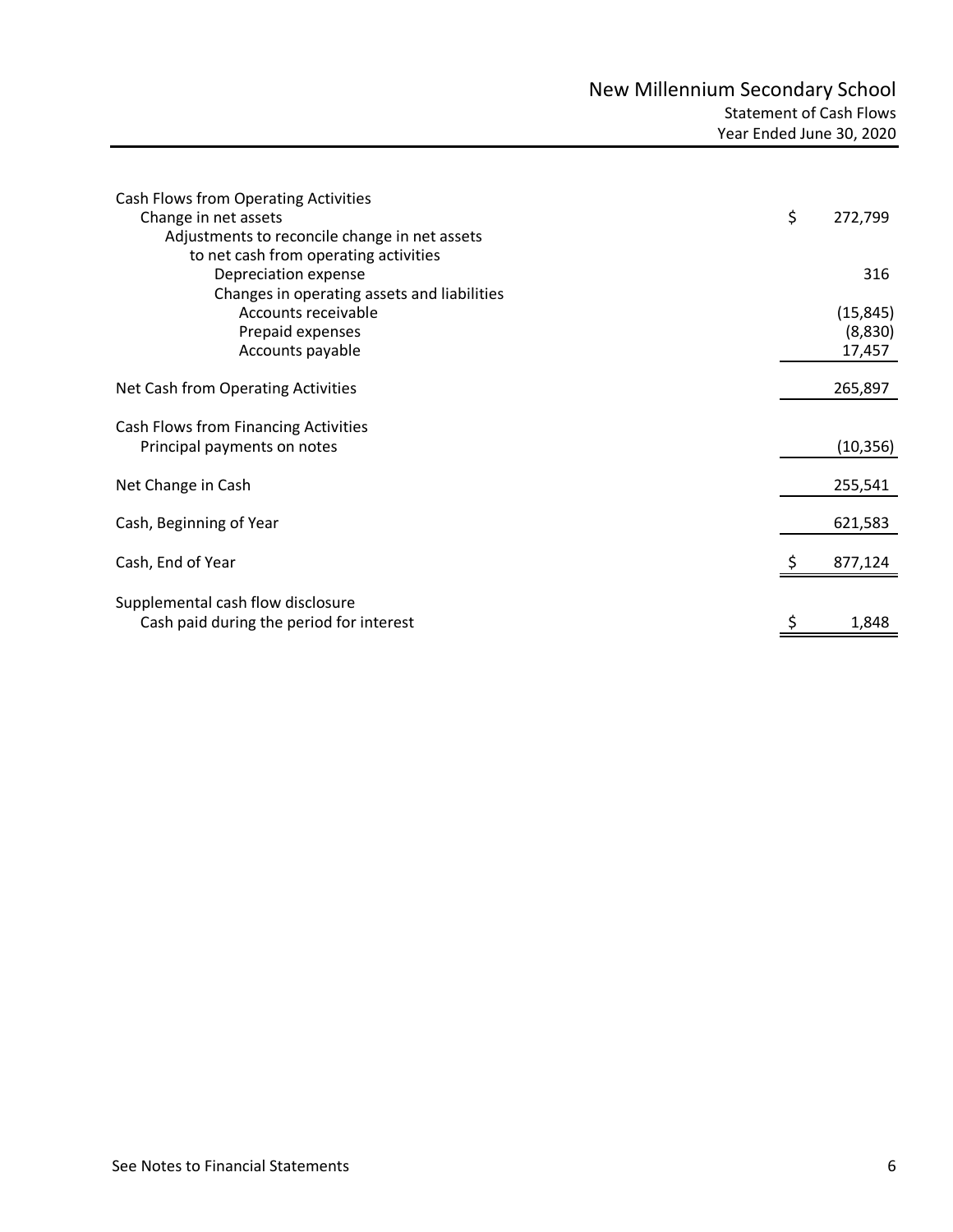# <span id="page-8-0"></span>**Note 1 - Principal Activity and Significant Accounting Policies**

# **Organization**

New Millennium Secondary School (the Organization) was incorporated in the State of California in 2008 as a nonprofit public benefit corporation that is organized under the Nonprofit Public Benefit Corporation Law exclusively for charitable and educational purposes within the meaning of  $501(c)(3)$  of the Internal Revenue Code of 1954. The Charter School was approved by the State of California Department of Education on July 9, 2008. The Charter School opened in 2008 and currently serves approximately 172 students in grades 9 - 12. In 2018, the Charter School was renewed by Los Angeles Unified School District for five years ending 2023.

Charter school number authorized by the State: 1020

The Organization prepares students for success in the  $21<sup>st</sup>$  century by providing rigorous and relevant collegepreparatory education that invests in talented human capital, utilizes cutting-edge technology, and strives to adapt public education to the "New Millennium".

## **Basis of Accounting**

The accompanying financial statements were prepared using the accrual basis of accounting in accordance with accounting principles generally accepted in the United States of America as applicable to nonprofit organizations. Revenues are recognized as discussed below, and expenditures are recognized in the accounting period in which the liability is incurred.

## **Net Assets**

Net assets, revenues, gains, and losses are classified based on the existence or absence of donor or grantor restrictions. Accordingly, net assets and changes therein are classified and reported as follows:

*Net Assets Without Donor Restrictions –* Net assets available for use in general operations and not subject to donor restrictions**.** The Governing Board has designated, from net assets without donor restrictions, net assets for an operating reserve.

*Net Assets with Donor Restrictions –* Net assets subject to donor (or certain grantor) restrictions. Some donor imposed (or grantor) restrictions are temporary in nature, such as those that will be met by the passage of time or other events specified by the donor. Other donor restrictions are perpetual in nature, where the donor stipulates that resources be maintained in perpetuity. The Organization reports contributions restricted by donors as increases in net assets with donor restrictions if they are received with donor stipulations that limit the use of the donated assets. When a donor restriction expires, that is, when a stipulated time restriction ends, or purpose restriction is accomplished, net assets with donor restrictions are reclassified to net assets without donor restrictions and reported in the statement of activities as net assets released from restrictions.

# **Cash**

The Organization considers all cash and highly liquid financial instruments with original maturities of three months or less, and which are neither held for nor restricted by donors for long-term purposes, to be cash and cash equivalents.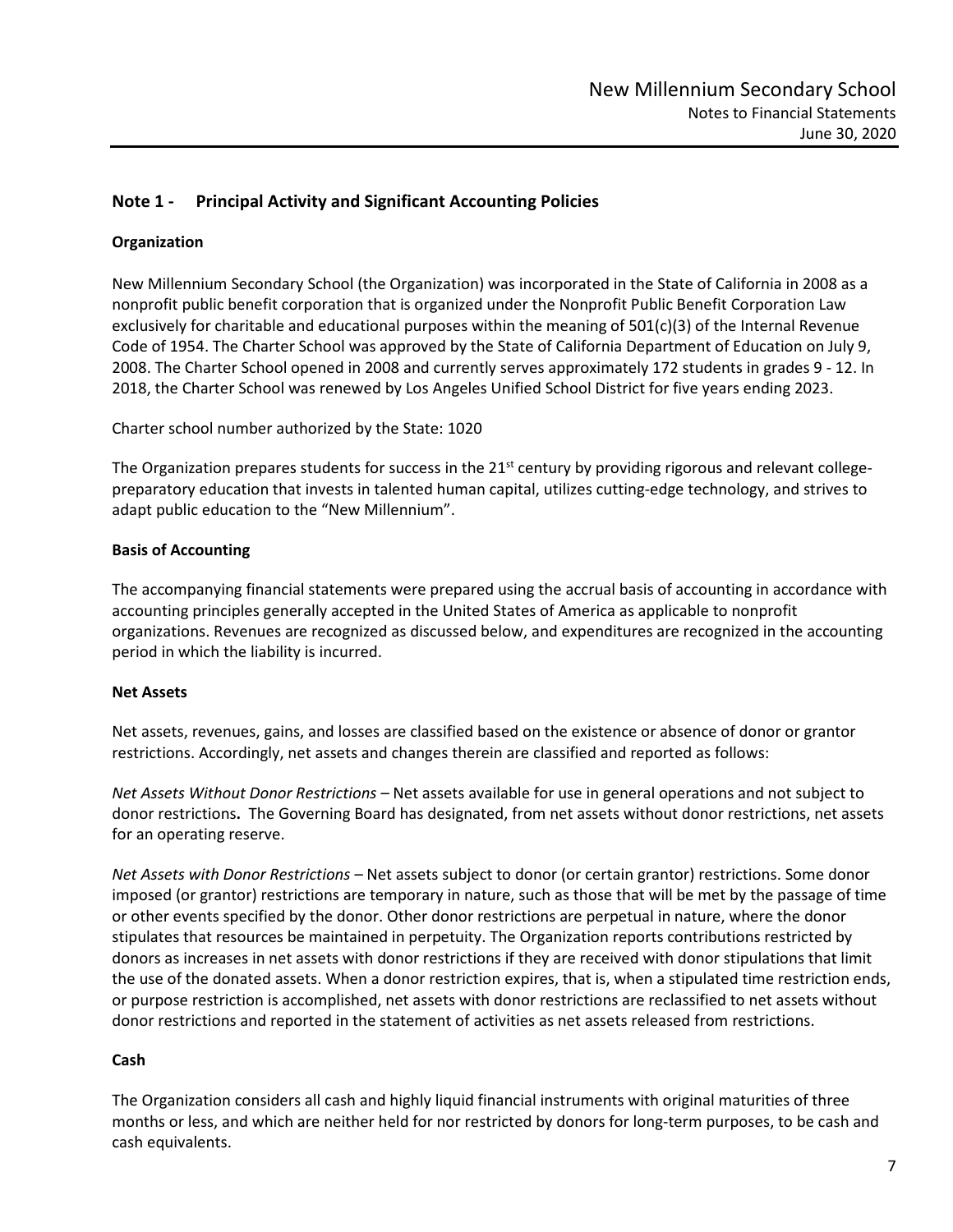# **Receivables and Credit Policies**

Accounts receivable consist primarily of noninterest-bearing amounts due for educational programs. Management determines the allowance for uncollectable accounts receivable based on historical experience, an assessment of economic conditions, and a review of subsequent collections. Accounts receivable are written off when deemed uncollectable. No allowance for doubtful accounts has been established, as the Organization deems all amounts to be fully collectible. Substantially all outstanding accounts receivable as of June 30, 2020 are due from state and/or federal sources related to grant contributions and are expected to be collected within a period of less than one year. No allowance for doubtful accounts has been established, as the Organization deems all amounts to be fully collectible.

# **Revenue and Revenue Recognition**

Revenue is recognized when earned. Operating funds for the Organization are derived principally from state and federal sources. The Organization receives state funding based on each of the enrolled student's average daily attendance (ADA) in its school. Contributions are recognized when cash or notification of an entitlement is received. Conditional contributions, that is, those with a measurable performance or other barrier, and a right of return, are not recognized until the conditions on which they depend have been substantially met. The majority of the Organization's federal and state contracts and grants are conditioned upon certain performance requirements and the incurrence of allowable qualifying expenses. The Organization did have conditional contributions, but they did not have any conditional contributions that they have received in advance that have not been recognized in the financial statements.

Contributions of goods are recorded at fair value. Contributions of services are recorded at fair value as revenue at the time the service is rendered when specialized skills are required and when the Organization would otherwise purchase the services. No amounts have been reflected in the accompanying financial statements for contributed goods or services during the year being reported because items did not meet the definition above. Contributions with donor restrictions received are recorded as increases in net assets with donor restrictions. Net assets with donor restrictions received are recognized as revenue without donor restrictions when the terms of the restrictions are met, which may be in the same period if the revenue is received and the restriction satisfied during the same period. All contributions are considered to be available for use without donor restrictions unless specifically restricted by the donor.

# **Functional Allocation of Expenses**

The financial statements report categories of expenses that are attributed to program service activities or supporting services activities. The costs of program and supporting services activities have been summarized on a functional basis in the statement of activities. The statement of functional expenses present the natural classification detail of expenses by function. Accordingly, certain costs have been allocated among the programs and supporting services benefited based on management's estimates. The expenses that are allocated include occupancy, depreciation, and amortization, as well as salaries and wages, benefits, payroll taxes, professional services, office expenses, information technology, interest, insurance, and other, which are allocated on the basis of estimates of time and effort**.**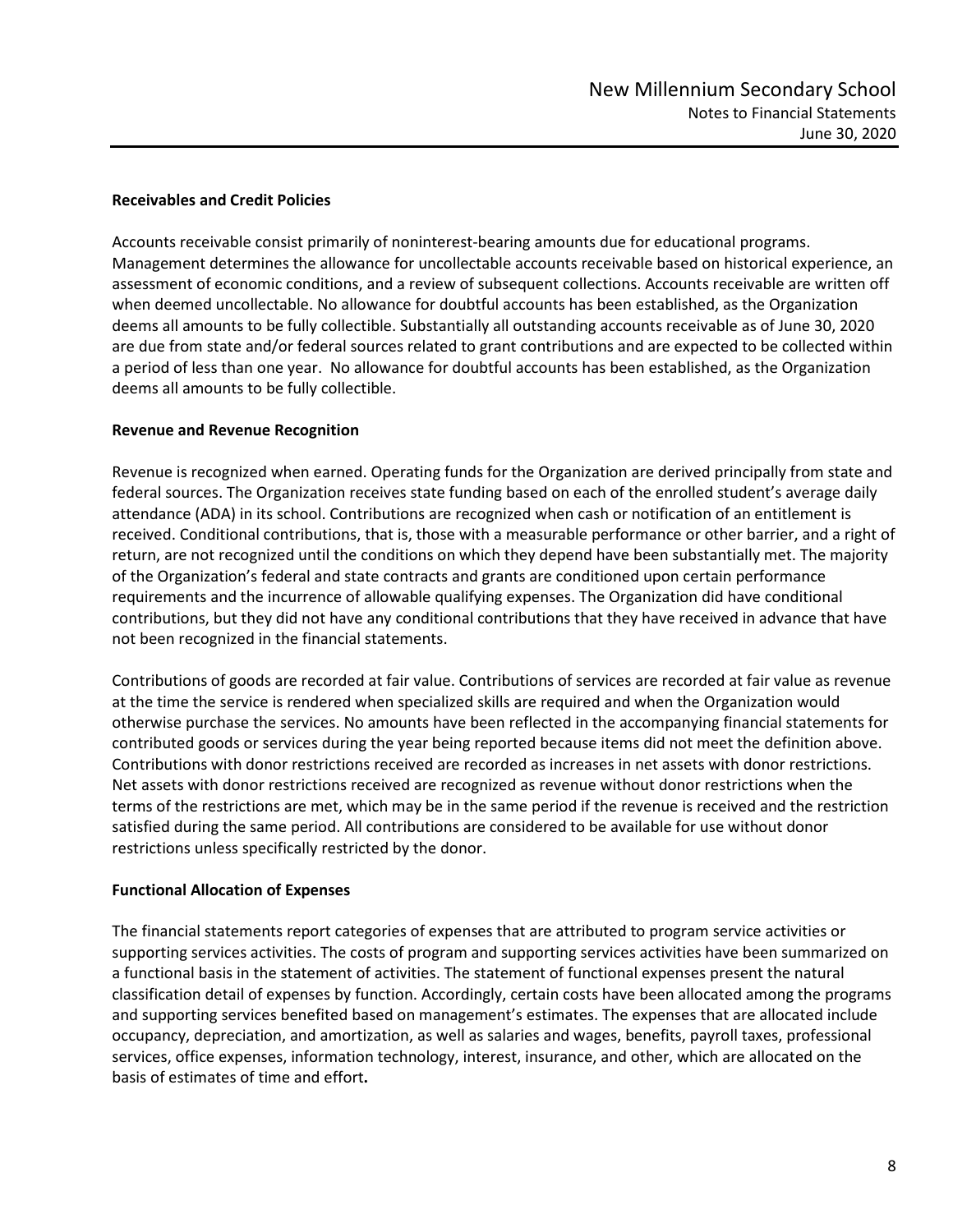## **Income Taxes**

The Organization is organized as a California nonprofit corporation and has been recognized by the Internal Revenue Service (IRS) as exempt from federal income taxes under Section 501(a) of the Internal Revenue Code as an organization described in Section 501(c)(3), and qualifies for the charitable contribution deduction under Section 170(b)(1)(A)(vi). It is also exempt from State franchise and income taxes under Section 23701(d) of the California Revenue and Taxation Code. The Organization is annually required to file a Return of Organization Exempt from Income Tax (Form 990) with the IRS. In addition, the Organization is subject to income tax on net income that is derived from business activities that are unrelated to its exempt purposes. The Organization determined that it is not subject to unrelated business income tax and has not filed an Exempt Organization Business Income Tax Return (Form 990‐T) with the IRS.

Management believes that the Organization has appropriate support for any tax positions taken affecting its annual filing requirements, and as such, does not have any uncertain tax positions that are material to the financial statements. The Organization would recognize future accrued interest and penalties related to unrecognized tax benefits and liabilities in income tax expense if such interest and penalties are incurred

## **Estimates**

The preparation of financial statements in conformity with generally accepted accounting principles requires management to make estimates and assumptions that affect the reported amounts of assets and liabilities at the date of the financial statements and the reported amounts of revenues and expenses during the reporting period. Accordingly, actual results could differ from those estimates.

## **Financial Instruments and Credit Risk**

Deposit concentration risk is managed by placing cash, money market accounts, and certificates of deposit with financial institutions believed by management to be creditworthy. At times, amounts on deposit may exceed insured limits or include uninsured investments in money market mutual funds. To date, no losses have been experienced in any of these accounts. Credit risk associated with accounts receivable and is considered to be limited due to high historical collection rates and because substantial portions of the outstanding amounts are due from governmental agencies and supportive of the Organization's mission.

## **Recent Accounting Pronouncements**

In February 2016, FASB issued Accounting Standards Update (ASU) 2016‐02, *Leases*. ASU 2016‐02 requires a lessee to recognize a lease asset representing its right to use the underlying asset for the lease term, and a lease liability for the payments to be made to lessor, on its statement of financial position for all operating leases greater than 12 months. Although the full impact of this update on the Organization's financial statements has not yet been determined, the future adoption of this guidance will require the Organization to record assets and liabilities on its statement of financial position relating to facility and other leases currently being accounted for as operating leases.

The ASU is effective for the Organization for the year ended June 30, 2022. Management is evaluating the impact of the adoption of this standard.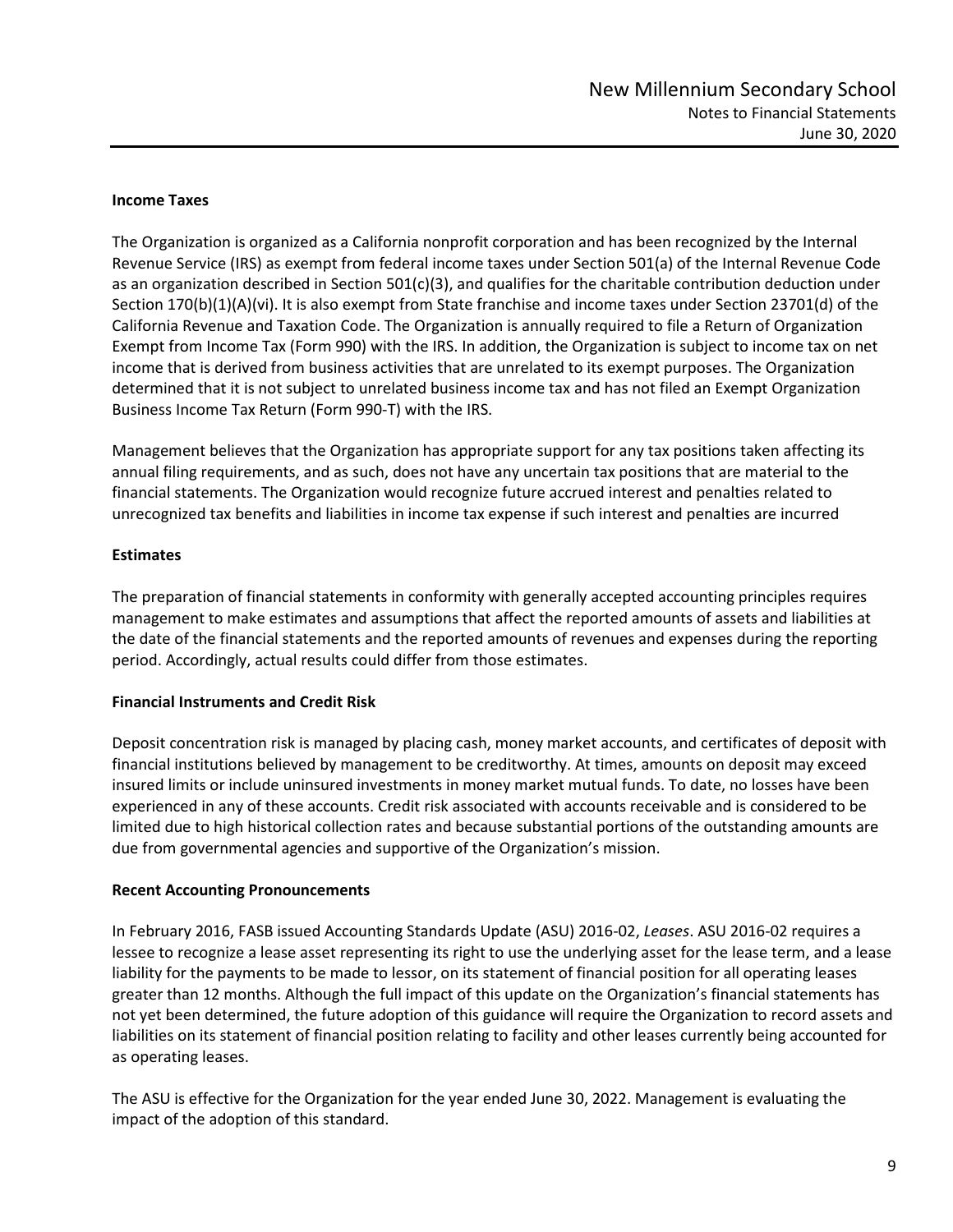FASB Accounting Standards Codification Topic 606, *Revenue from Contracts with Customers*, as amended, supersedes or replaces nearly all GAAP revenue recognition guidance. These standards establish a new contract and control-based revenue recognition model, change the basis for deciding when revenue is recognized over time or at a point in time, and expand disclosures about revenue.

Topic 606 is effective for the Organization for the year ended June 30, 2021. Management is evaluating the impact of the adoption of this standard.

# **Change in Accounting Principle**

The Organization has adopted the provisions of ASU 2018‐08, *Clarifying the Scope and the Accounting Guidance for Contributions Received and Contributions Made* (ASU 2018-08) applicable to contributions received and has early adopted the provisions of contributions made. ASU 2018-08 clarifies and improves the scope and the accounting guidance for contributions received and contributions made. Management has adopted this standard because it assists the Organization in evaluating whether transactions should be accounted for as contributions or exchange transactions and in determining whether a contribution is conditional. As of July 1, 2019, the Organization has implemented the provisions of ASU 2018‐08 on a modified prospective basis to agreements that were not completed as of the date of adoption or were entered after the date of adoption. Management has determined that the adoption of this standard did not have a significant impact on the Organization's financial statements.

On June 3, 2020, the FASB issued Accounting Standards Update (ASU) 2020-05, *Revenue from Contracts with Customers* (Topic 606) and *Leases* (Topic 842) Effective Dates for Certain Entities, as part of its efforts to support and assist stakeholders as they cope with the many challenges and hardships related to the COVID-19 pandemic.

On June 3, 2020, the FASB issued Accounting Standards Update (ASU) 2020-05, *Revenue from Contracts with Customers* (Topic 606) and *Leases* (Topic 842) Effective Dates for Certain Entities, as part of its efforts to support and assist stakeholders as they cope with the many challenges and hardships related to the COVID-19 pandemic.

ASU 2020-05 defers the effective date of FASB ASC 606, *Revenue from Contract with Customers*, for certain entities that have not yet issued their financial statements (or made financial statements available for issuance) reflecting the adoption of FASB ASC 606. Those entities may elect to adopt FASB ASC 606 for annual reporting periods beginning after December 15, 2019, and for interim reporting periods within annual reporting periods beginning after December 15, 2020. Those entities may elect to follow the original effective date of annual reporting periods beginning after December 15, 2018, and interim reporting periods within annual reporting periods beginning after December 15, 2019.

The effective date for a public business entity, a nonprofit entity that has issued, or is a conduit bond obligor for, securities that are traded, listed, or quoted on an exchange or an over-the-counter market, and an employee benefit plan that files or furnishes financial statements with or to the Securities and Exchange Commission (SEC) is not affected by the amendments in this ASU.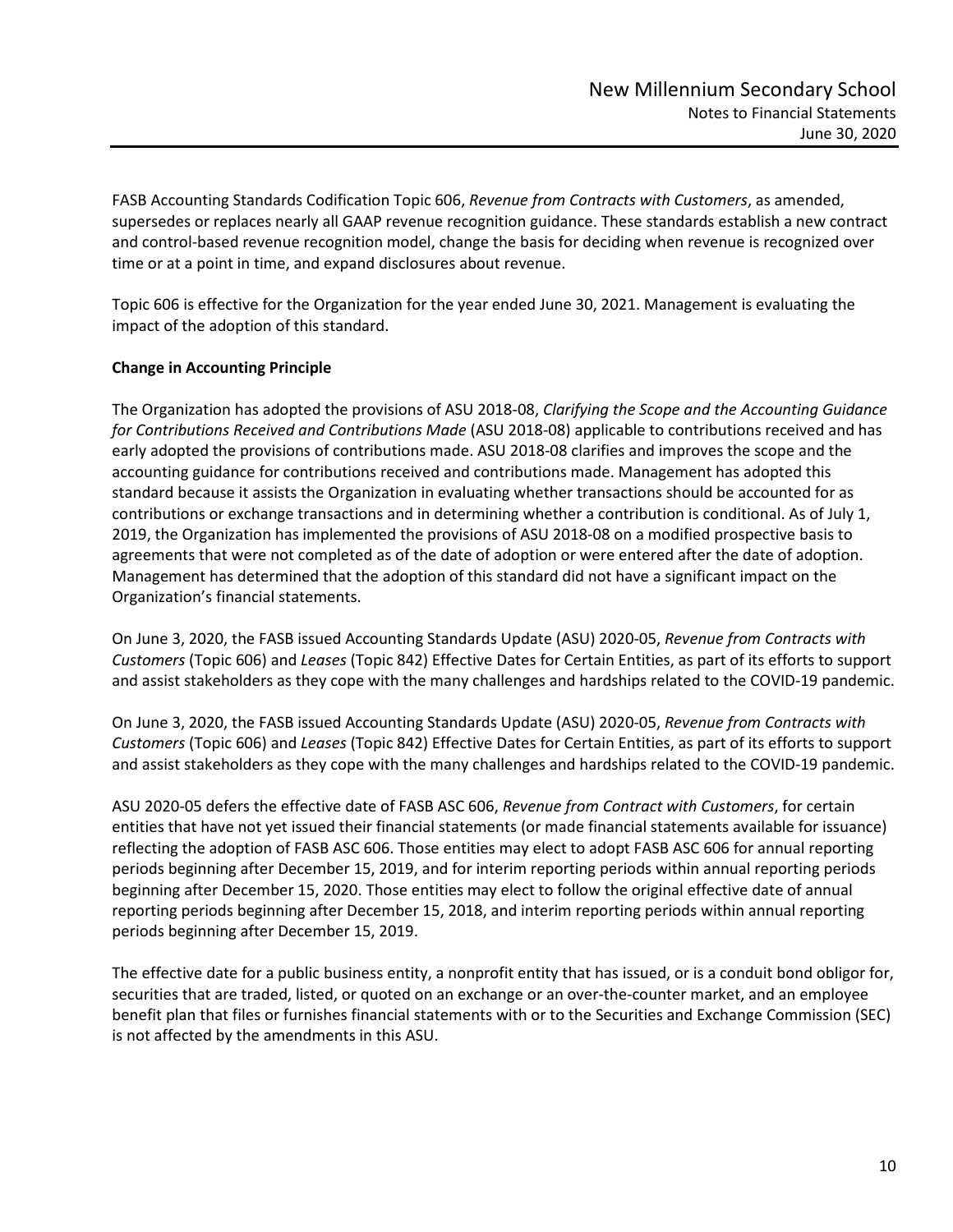The effective date of FASB ASC 842, *Leases*, is deferred by one year, as follows:

For private companies and private nonprofits, to fiscal years beginning after December 15, 2021, and interim periods within fiscal years beginning after December 15, 2022.

For public nonprofits that have not yet issued their financial statements (or made financial statements available for issuance) reflecting the adoption of FASB ASC 842, to fiscal years beginning after December 15, 2019, including interim periods within those fiscal years.

The Organization has adopted this standard as management believes the standard improves the usefulness and understandability of the Organization's financial reporting. Accordingly, there is no effect on net assets in connection with the implementation of ASU 2020-05.

# **Note 2 - Liquidity and Availability**

Financial assets available for general expenditure, that is, without donor or other restrictions limiting their use, within one year of the statement of financial position date, comprise the following:

| Cash and cash equivalents<br>Accounts receivable and other assets | 877.124<br>275.211 |
|-------------------------------------------------------------------|--------------------|
| Total                                                             | $5$ 1.152.335      |

As part of the Organization's liquidity management, it has a policy to structure its financial assets to be available as its general expenditures, liabilities, and other obligations become due.

## **Note 3 - Notes Payable**

On November 1, 2013, the Charter School acquired a promissory note to pay VCG-Southbay Pavillion, LLC \$50,000 with interest on the unpaid principal balance at the rate of four percent per annum. The principal amount and interest will be repaid in 120 equal monthly installments of \$506.

Future maturities of notes payable are as follows:

| Year Ending<br><b>June 30,</b> | Principal | Interest |   | Total  |
|--------------------------------|-----------|----------|---|--------|
| 2021                           | 5,398     | 677      | Ś | 6,075  |
| 2022                           | 5,618     | 457      |   | 6,075  |
| 2023                           | 5,848     | 228      |   | 6,076  |
| 2024                           | 2,507     | 25       |   | 2,532  |
| Total                          | 19,371    | 1,387    |   | 20,758 |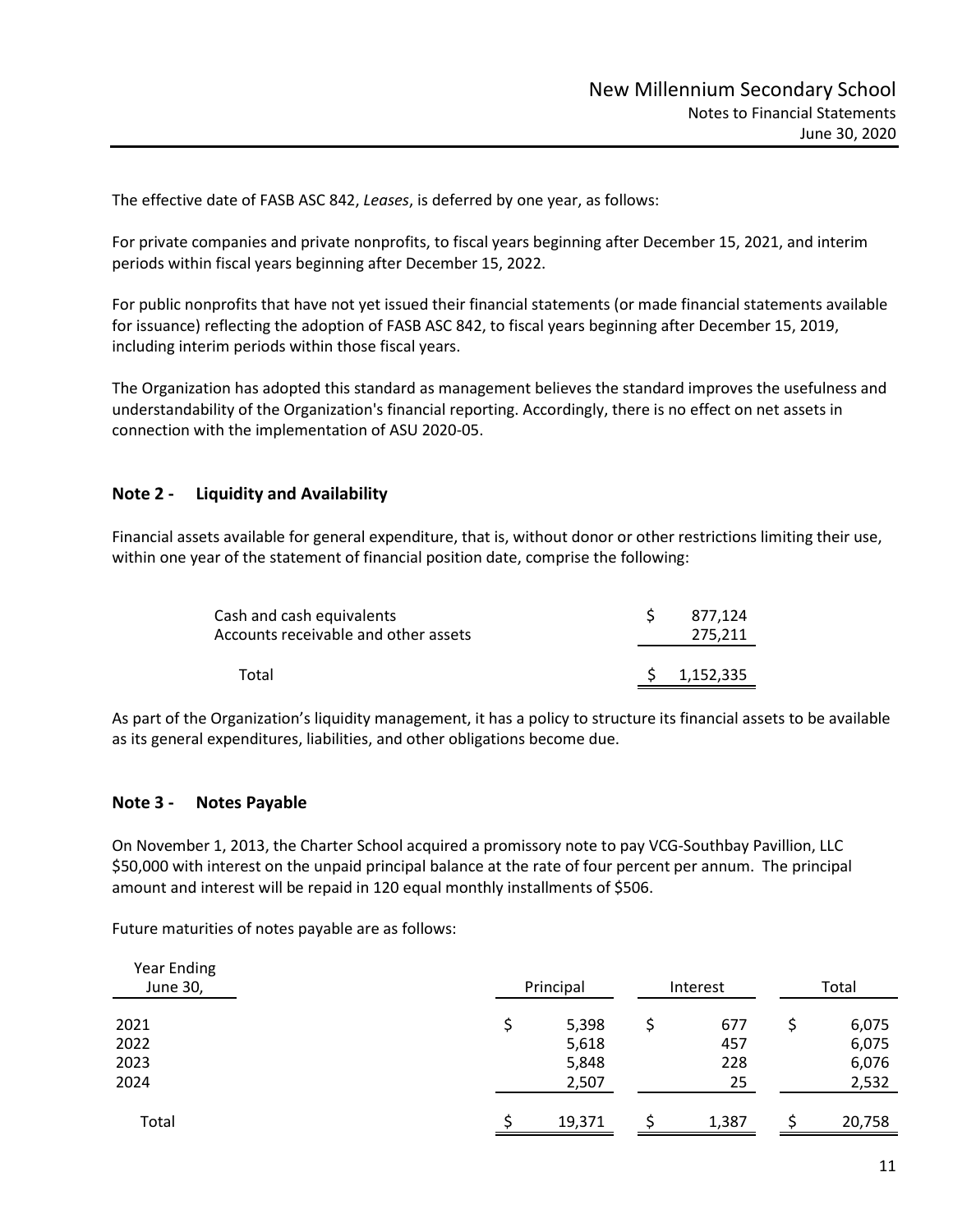On December 1, 2013, the Charter School acquired a second promissory note to pay VCG-Southbay Pavillion, LLC \$50,000 with interest on the unpaid principal balance at the rate of four percent per annum. The principal amount and interest will be repaid in 120 equal monthly installments of \$506.

| <b>Year Ending</b><br>June 30, | Principal | Interest | Total  |
|--------------------------------|-----------|----------|--------|
| 2021                           | 5,380     | 694      | 6,074  |
| 2022                           | 5,599     | 475      | 6,074  |
| 2023                           | 5,828     | 247      | 6,075  |
| 2024                           | 3,001     | 35       | 3,036  |
| Total                          | 19,808    | 1,451    | 21,259 |

# **Note 4 - Facilities Use Agreement**

During 2019, the Organization entered into a Single‐Year Co‐Location Use Agreement (Agreement) with Los Angeles Unified School District (LAUSD) for the property located located at 1301 West 182nd Street Gardena, California 90248. The single‐year term of the Agreement expires June 30, 2020. Per the Agreement, LAUSD may not charge the Academy rent in exchange for its use of District premises; however, LAUSD may charge the Academy an annual fee for use of the District premises consistent with Education Code Section 47614(b) (the "Pro Rata Share Charge"). Total annual Pro Rata Share charge due at June 30, 2020, was \$121,784.

## **Note 5 - Net Assets**

Net assets consist of the following at June 30, 2020:

| Net assets without donor restrictions<br>Designated for State programs<br>Undesignated | 5.316<br>1,081,371 |
|----------------------------------------------------------------------------------------|--------------------|
| Total net assets without donor restrictions                                            | 1,086,687          |

## **Note 6 - Employee Retirement Systems**

Qualified employees are covered under multiple-employer defined benefit pension plans maintained by agencies of the State of California. Academic employees are members of the California State Teachers' Retirement System (CalSTRS).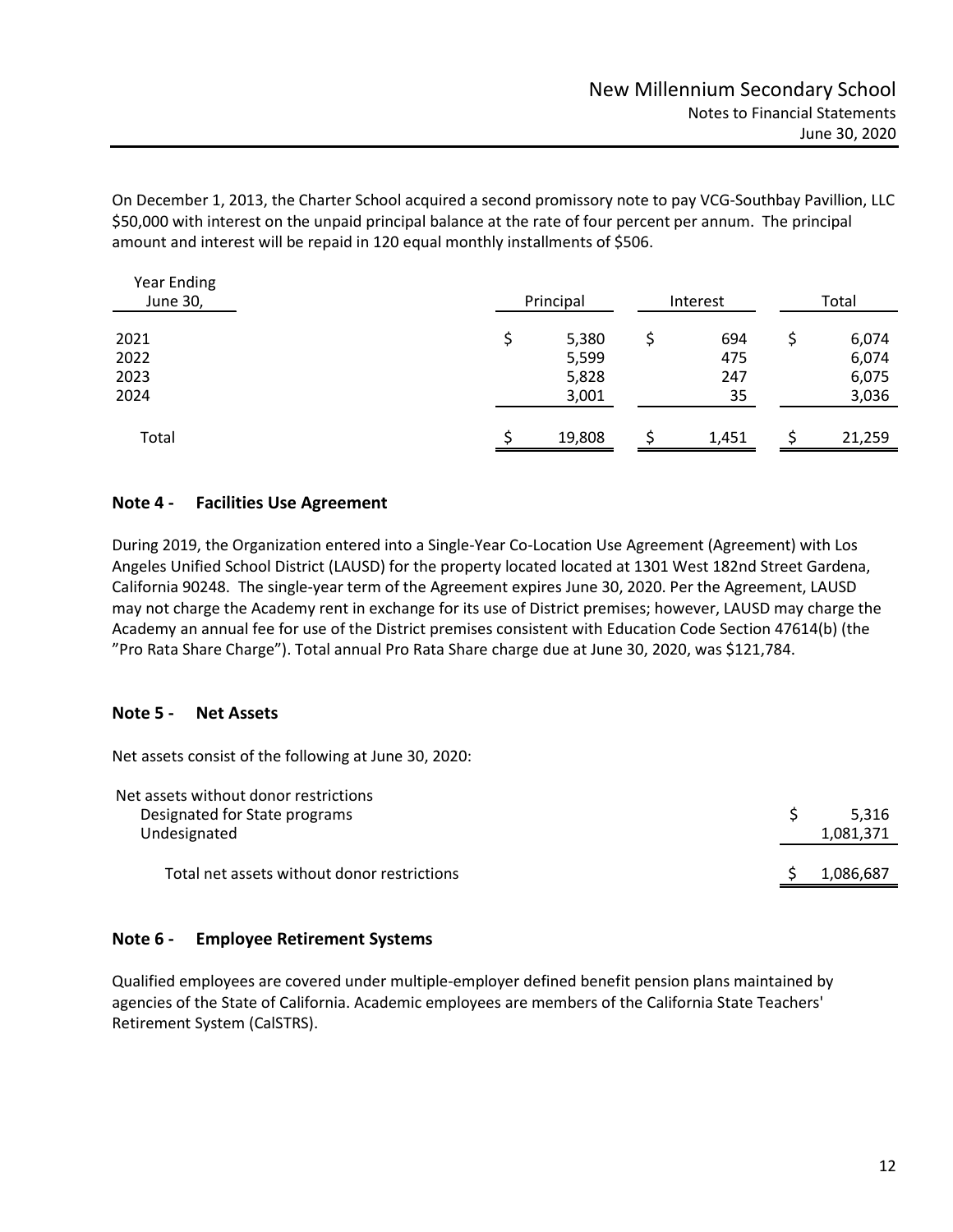The risks of participating in these multi-employer defined benefit pension plans are different from singleemployer plans because: (a) assets contributed to the multi-employer plan by one employer may be used to provide benefits to employees of other participating employers, (b) the required member, employer, and State contribution rates are set by the California Legislature, and (c) if the Organization chooses to stop participating in the multi-employer plan, it may be required to pay a withdrawal liability to the plan. The Organization has no plans to withdraw from this multi-employer plan.

The details of the plan are as follows:

# **California State Teachers' Retirement System (CalSTRS)**

## **Plan Description**

The Organization contributes to the State Teachers Retirement Plan (STRP) administered by the California State Teachers' Retirement System (CalSTRS). STRP is a cost-sharing multiple-employer public employee retirement system defined benefit pension plan. Benefit provisions are established by State statutes, as legislatively amended, within the State Teachers' Retirement Law.

A full description of the pension plan regarding benefit provisions, assumptions (for funding, but not accounting purposes), and membership information is listed in the June 30, 2018, annual actuarial valuation report, Defined Benefit Program Actuarial Valuation. This report and CalSTRS audited financial information are publicly available reports that can be found on the CalSTRS website under Publications at: http://www.calstrs.com/memberpublications.

## **Benefits Provided**

The STRP provides retirement, disability and survivor benefits to beneficiaries. Benefits are based on members' final compensation, age and years of service credit. Members hired on or before December 31, 2012, with five years of credited service are eligible for the normal retirement benefit at age 60. Members hired on or after January 1, 2013, with five years of credited service are eligible for the normal retirement benefit at age 62. The normal retirement benefit is equal to 2.0 percent of final compensation for each year of credited service.

The STRP is comprised of four programs: Defined Benefit Program, Defined Benefit Supplement Program, Cash Balance Benefit Program and Replacement Benefits Program. The STRP holds assets for the exclusive purpose of providing benefits to members and beneficiaries of these programs. CalSTRS also uses plan assets to defray reasonable expenses of administering the STRP. Although CalSTRS is the administrator of the STRP, the State is the sponsor of the STRP and obligor of the trust. In addition, the State is both an employer and nonemployer contributing entity to the STRP.

The Organization contributes exclusively to the STRP Defined Benefit Program; thus, disclosures are not included for the other plans.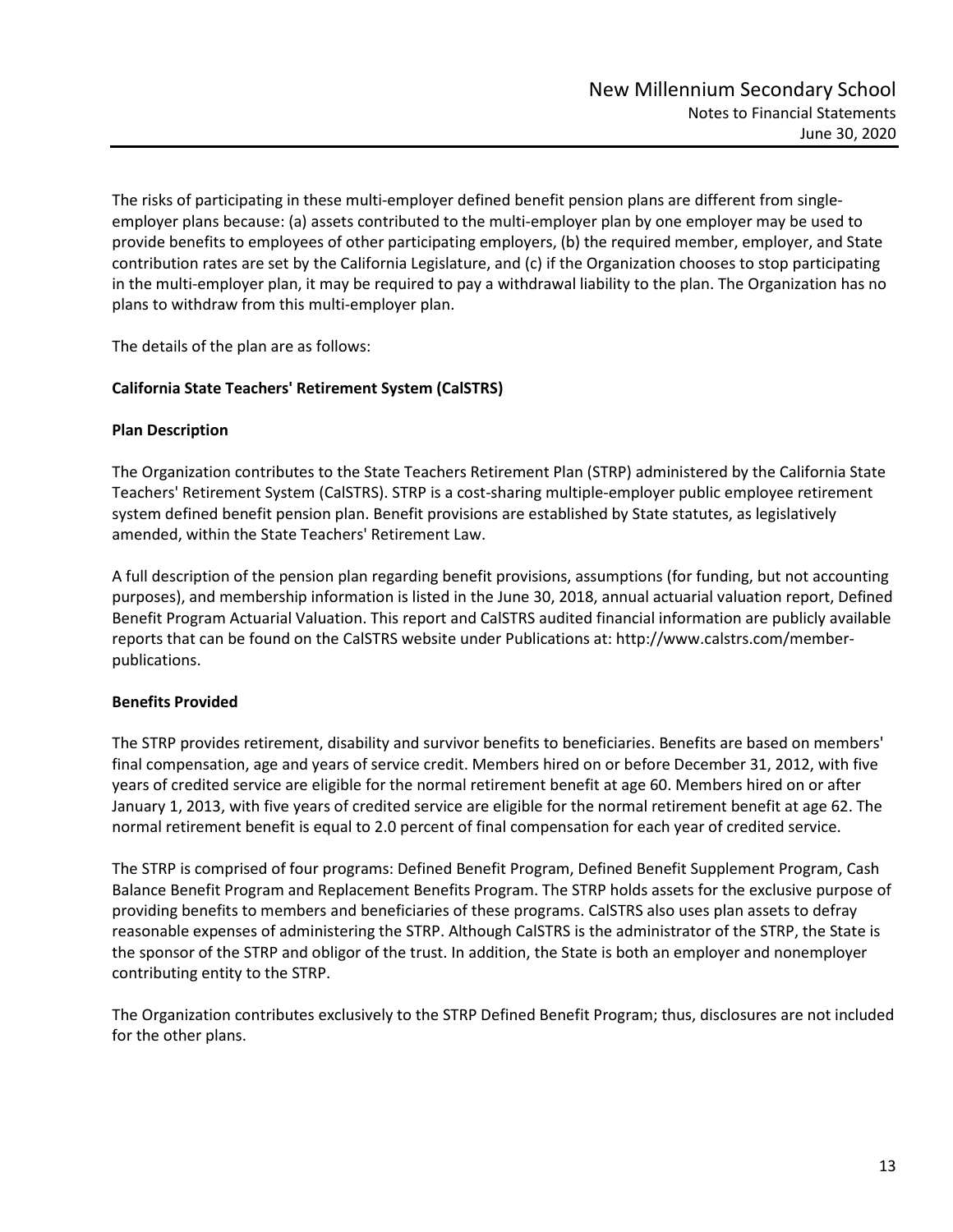The STRP provisions and benefits in effect at June 30, 2020, are summarized as follows:

|                                                           | <b>STRP Defined Benefit Program</b> |                    |  |
|-----------------------------------------------------------|-------------------------------------|--------------------|--|
|                                                           | On or before                        | On or after        |  |
| Hire date                                                 | December 31, 2012                   | January 1, 2013    |  |
| Benefit formula                                           | 2% at 60                            | 2% at 62           |  |
| Benefit vesting schedule                                  | 5 years of service                  | 5 years of service |  |
| Benefit payments                                          | Monthly for life                    | Monthly for life   |  |
| Retirement age                                            | 60                                  | 62                 |  |
| Monthly benefits as a percentage of eligible compensation | $2.0\% - 2.4\%$                     | $2.0\% - 2.4\%$    |  |
| Required employee contribution rate                       | 10.25%                              | 10.205%            |  |
| Required employer contribution rate                       | 17.10%                              | 17.10%             |  |
| Required state contribution rate                          | 10.328%                             | 10.328%            |  |

### **Contributions**

Required member, Organization, and State of California contributions rates are set by the California Legislature and Governor and detailed in Teachers' Retirement Law. The contributions rates are expressed as a level percentage of payroll using the entry age normal actuarial method. In accordance with AB 1469, employer contributions into the CalSTRS will be increasing to a total of 19.1 percent of applicable member earnings phased over a seven-year period. The contribution rates for each plan for the year ended June 30, 2020, are presented above and the Organization's total contributions were \$119,742.

## **On Behalf Payments**

The State of California makes contributions to CalSTRS on behalf of the Organization. These payments consist of State General Fund contributions to CalSTRS in the amount of \$67,310 (10.328 percent of annual payroll). Under accounting principles generally accepted in the United States of America, these amounts are to be reported as revenues and expenditures. Accordingly, these amounts have been recorded in these financial statements.

Senate Bill 90 (Chapter 33, Statutes of 2019), which was signed by the Governor on June 27, 2019, appropriated for an additional 2019–2020 contribution on-behalf of school employers of \$1.1 billion for CalSTRS. A proportionate share of this contribution has been recorded in the amount of \$22,578 in these financial statements.

## **403(b) Tax Deferred Annuity Plan**

The Organization sponsors a tax-deferred annuity plan (the Plan) qualified under IRC Section 403(b) covering substantially all full‐time employees. The plan provides that employees who have attained the age of 21 and completed one year of service may voluntarily contribute from 3 percent to 10 percent of their earnings to the Plan, up to the maximum contribution allowed by the IRS. Employer contributions are discretionary and are determined and authorized by the Governing Board each plan year. During the year ended June 30, 2020, the Organization's total contributions were \$8,306.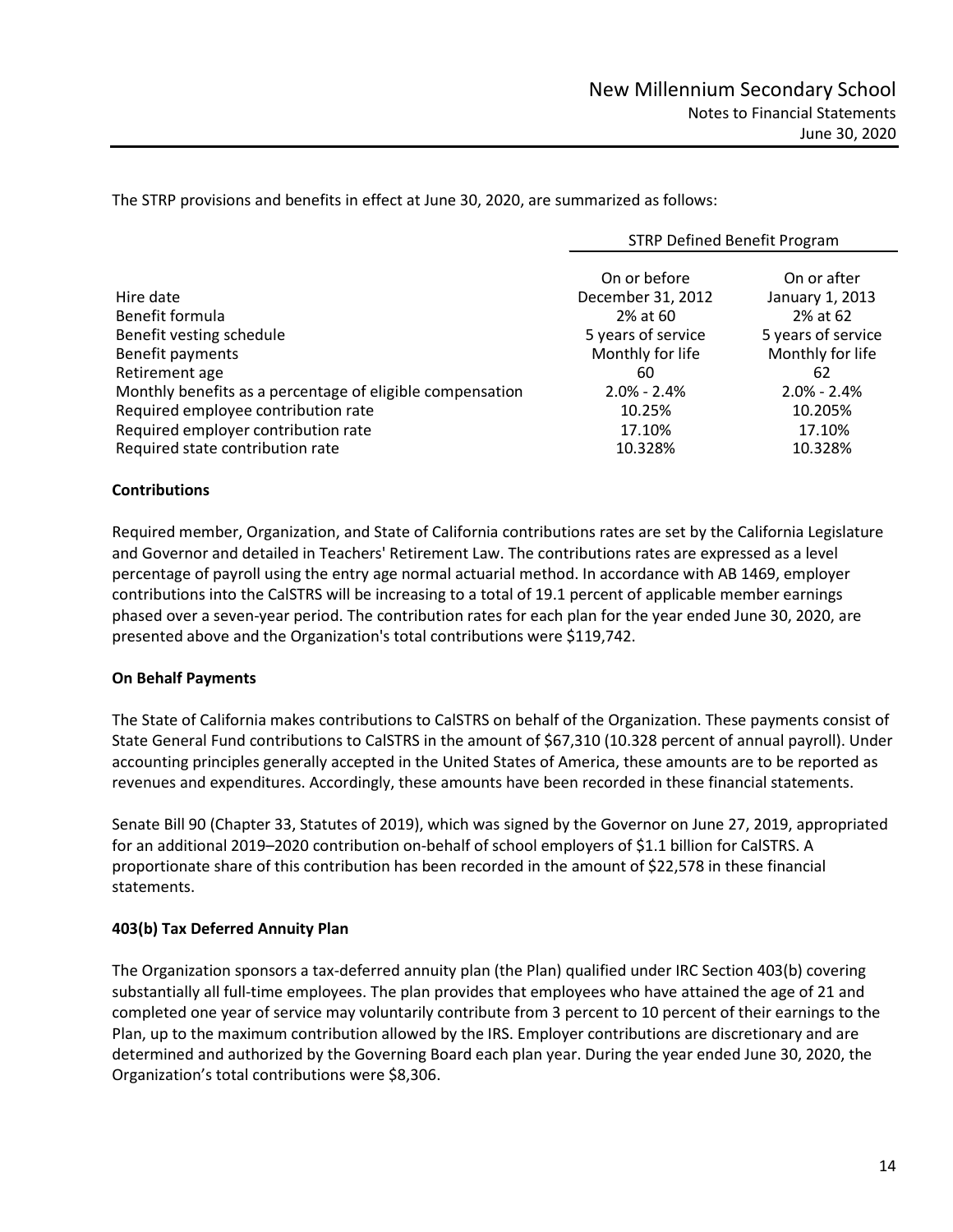# **Note 7 - Contingencies**

The Organization has received State and Federal funds for specific purposes that are subject to review and audit by the grantor agencies. Although such audits could generate disallowances under terms of the grants, it is believed that any reimbursement, if required, would not be material.

# **Note 8 - Subsequent Events**

The Organization's management has evaluated events or transactions that may occur for potential recognition or disclosure in the financial statements through December 1, 2020, which is the date the financial statements were available to be issued. Management has determined that there were no subsequent events or transactions that would have a material impact on the current year financial statements.

Subsequent to year-end, the Organization has been negatively impacted by the effects of the world-wide coronavirus pandemic. The Organization is closely monitoring its operations, liquidity, and capital resources and is actively working to minimize the current and future impact of this unprecedented situation. As of the issuance date of these financial statements, the full impact to the Organization's financial position is not known beyond increased cash flow monitoring due to state apportionment deferrals.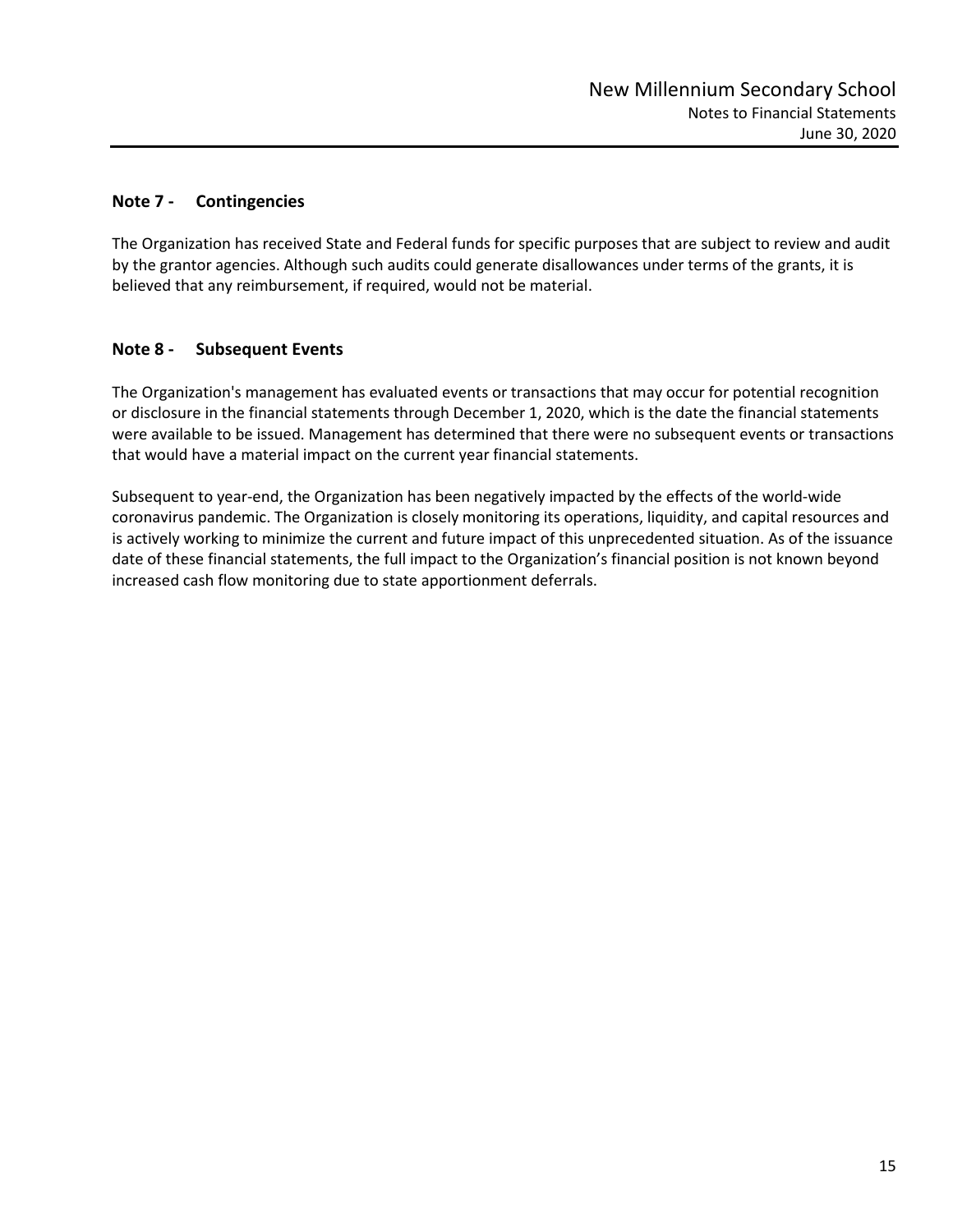⋗

Supplementary Information June 30, 2020 New Millennium Secondary School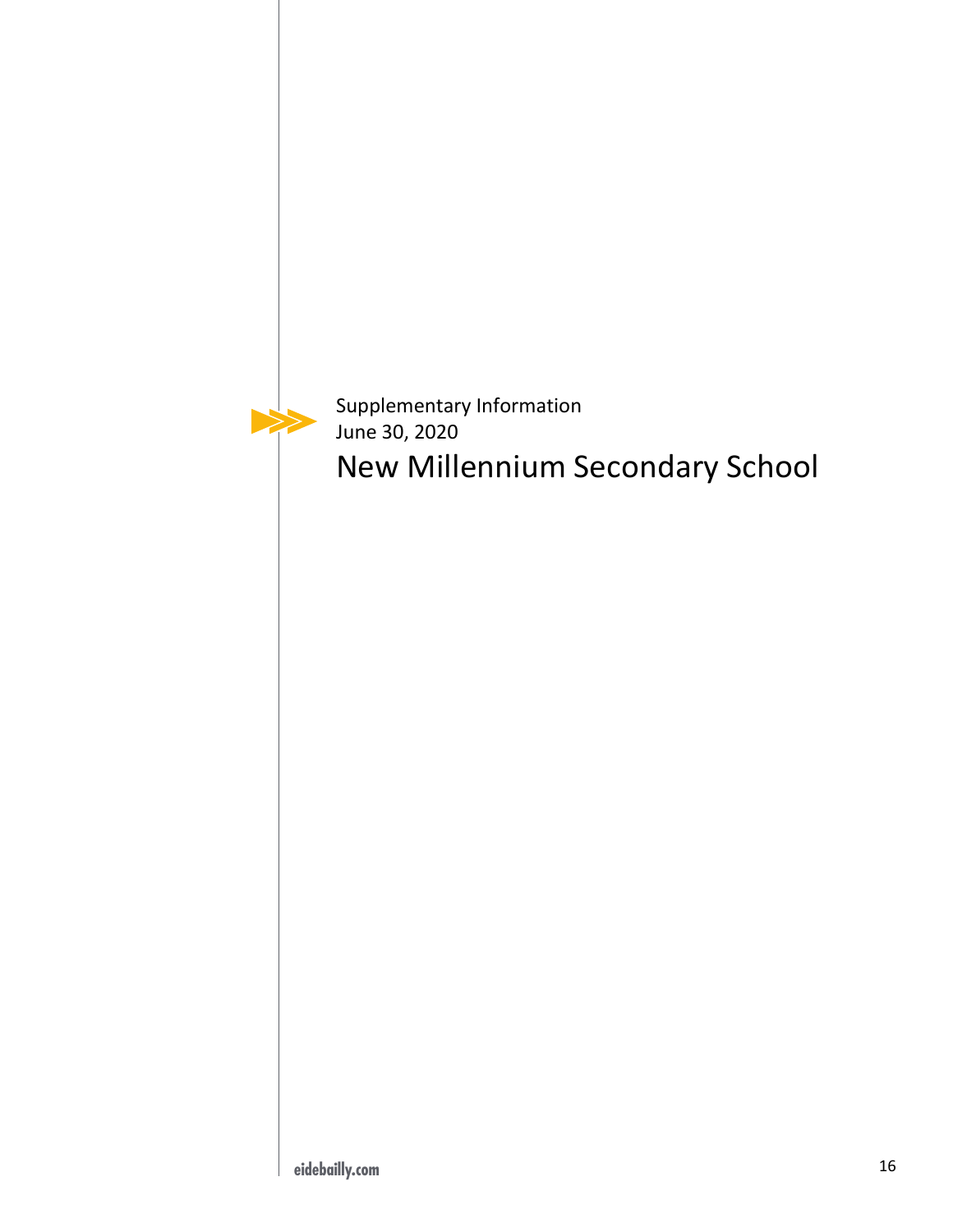# <span id="page-18-1"></span><span id="page-18-0"></span>**ORGANIZATION**

New Millennium Secondary School (the Organization) (Charter Number 1120) was granted on June 10, 2018, by Los Angeles Unified School District. The Organization operates one high school.

#### **GOVERNING BOARD**

| <b>MEMBER</b>        | <b>OFFICE</b>    | <b>TERM EXPIRES</b> |
|----------------------|------------------|---------------------|
| Betty Jo Coleman     | Governance Chair | January 2022        |
| Laura Gutierrez      | Secretary        | January 2022        |
| <b>Timothy Mozia</b> | Member           | August 2022         |
| T.J. Robinson        | Member           | August 2022         |
| Joanne Ziettli       | Member           | January 2022        |
|                      |                  |                     |
|                      |                  |                     |

## **ADMINISTRATION**

Samantha Navarro **Principal** 

Nichole Sims **Chief Operating Officer** Chief Operating Officer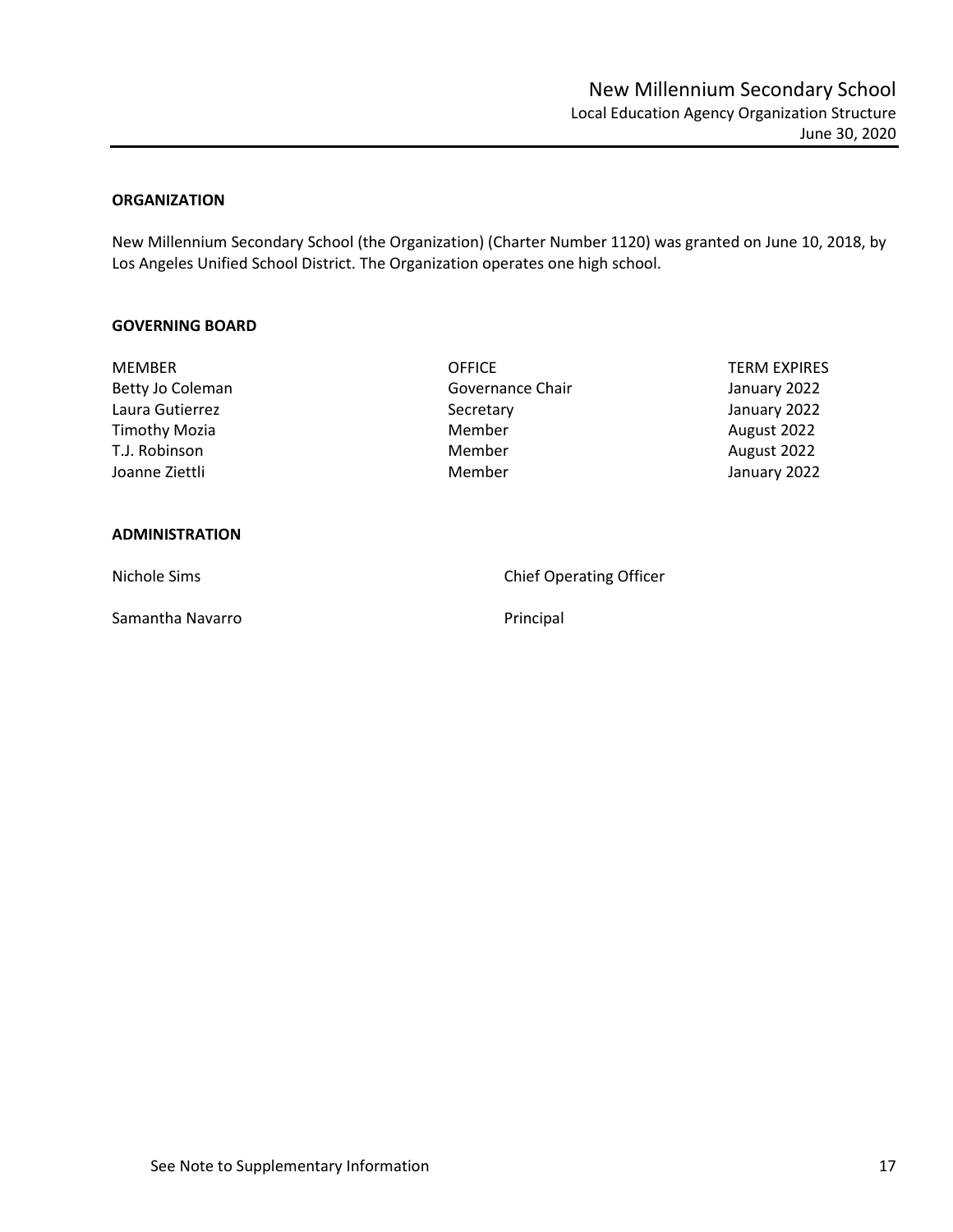<span id="page-19-0"></span>

|                                              | Second Period<br>Report<br>453C224D | Annual<br>Report<br>F389EDF7 |
|----------------------------------------------|-------------------------------------|------------------------------|
| Regular ADA<br>Ninth through twelfth         | 172.23                              | 172.43                       |
| Classroom Based ADA<br>Ninth through twelfth | 172.23                              | 172.43                       |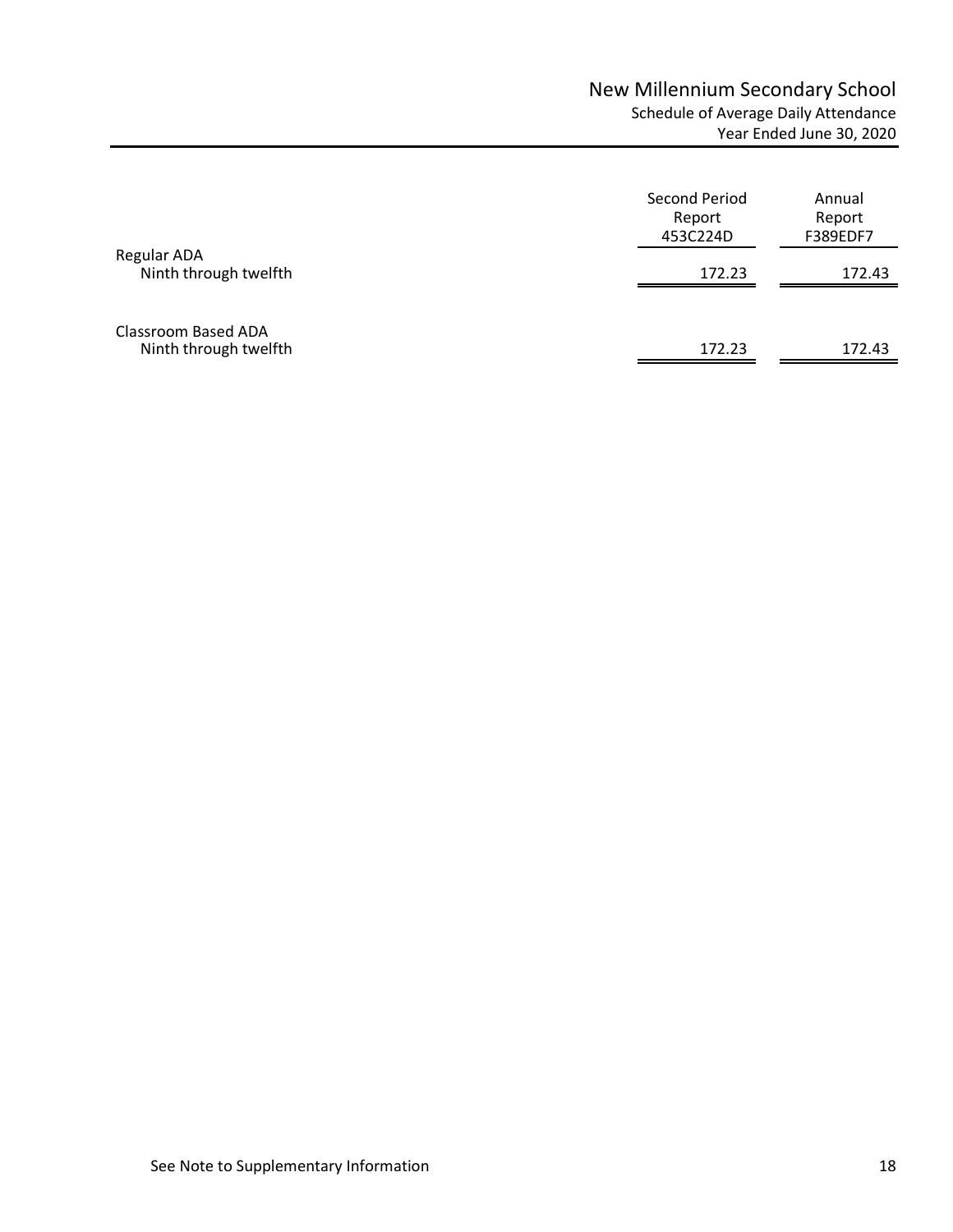<span id="page-20-0"></span>

|               | 1986-1987                     | 2019-2020                | Number of Days          |                        |               |
|---------------|-------------------------------|--------------------------|-------------------------|------------------------|---------------|
| Grade Level   | <b>Minutes</b><br>Requirement | Actual<br><b>Minutes</b> | Traditional<br>Calendar | Multitrack<br>Calendar | <b>Status</b> |
| Grades 9 - 12 | 64,800                        |                          |                         |                        |               |
| Grade 9       |                               | 66,620                   | 180                     | N/A                    | Complied      |
| Grade 10      |                               | 66,620                   | 180                     | N/A                    | Complied      |
| Grade 11      |                               | 66,620                   | 180                     | N/A                    | Complied      |
| Grade 12      |                               | 66,620                   | 180                     | N/A                    | Complied      |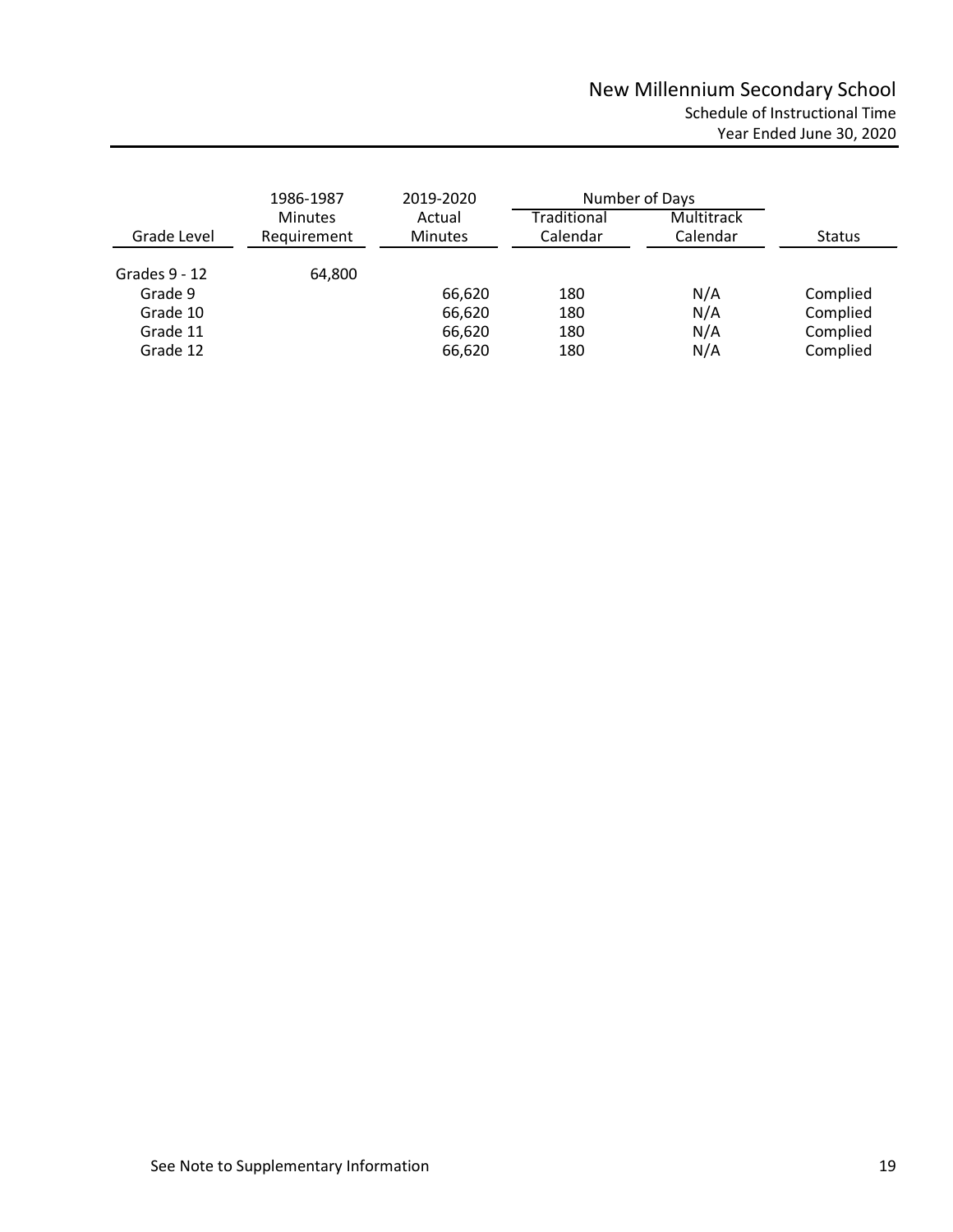<span id="page-21-0"></span>There were no adjustments to the Unaudited Financial Report, which required reconciliation to the audited financial statements at June 30, 2020.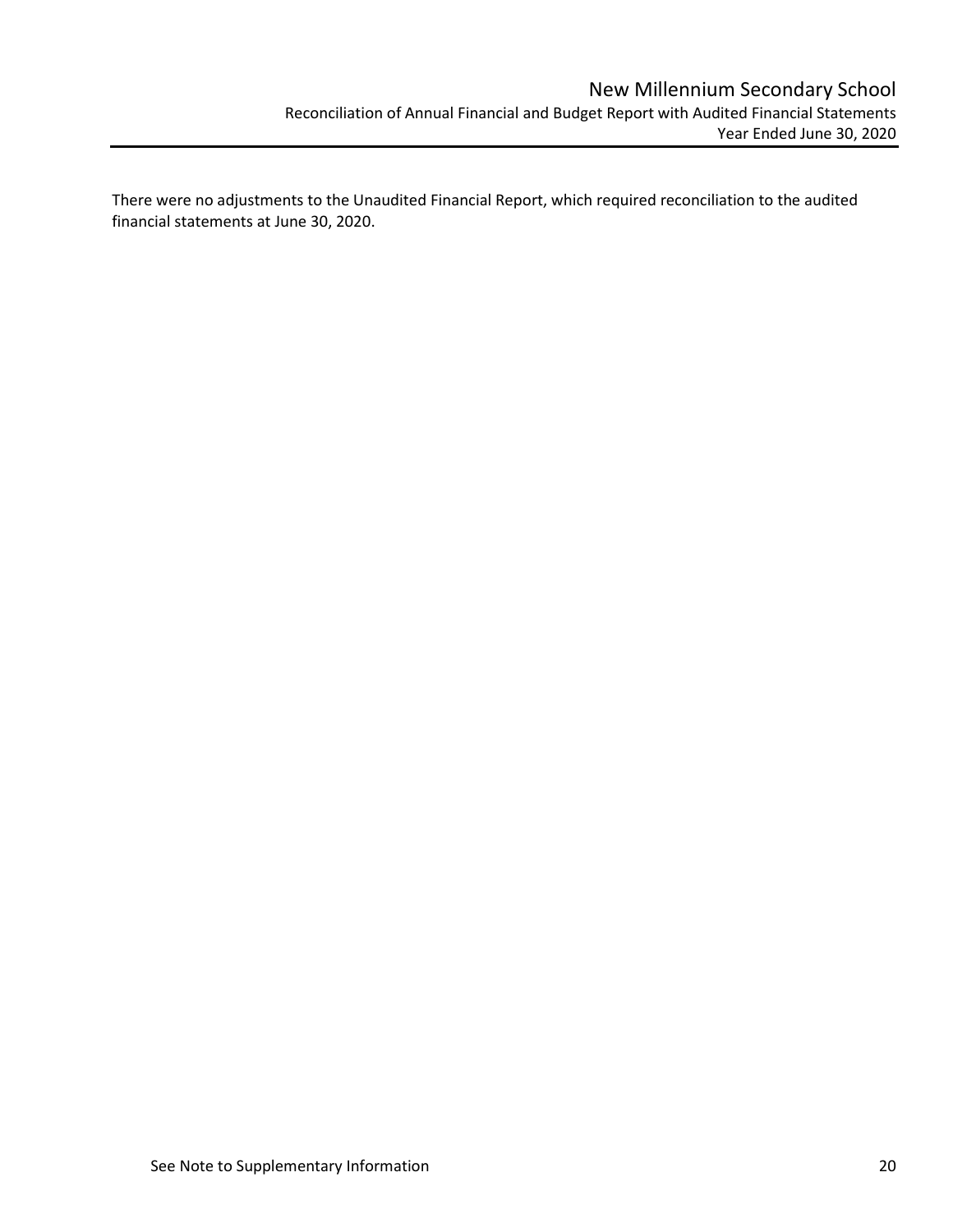# <span id="page-22-0"></span>**Note 1 - Purpose of Supplementary Schedules**

### **Local Education Agency Organization Structure**

This schedule provides information about the Organization's operations, members of the governing board, and members of the administration.

### **Schedule of Average Daily Attendance**

Average daily attendance (ADA) is a measurement of the number of pupils attending classes of the Organization. The purpose of attendance accounting from a fiscal standpoint is to provide the basis on which apportionments of State funds are made to local education agencies. This schedule provides information regarding the attendance of students at the Organization.

### **Schedule of Instructional Time**

This schedule presents information on the amount of instructional time offered by the Organization and whether the Organization complied with the provisions of *Education Code* Sections 47612 and 47612.5, if applicable.

The Organization must maintain their instructional minutes at the 1986-87 requirements, as required by *Education Code* Section 47612.5.

Due to school closures caused by COVID-19, the Organization filed the COVID-19 School Closure Certification certifying that schools were closed for 51 days due to the pandemic. As a result, the Organization received credit for these 51 days in meeting the annual instructional days requirement. In addition, planned minutes covered by the COVID-19 School Certification were included in the Actual Minutes column but were not actually offered due to the COVID-19 school closure.

#### **Reconciliation of Annual Financial Report with Audited Financial Statements**

This schedule provides the information necessary to reconcile the net assets reported on the unaudited actual financial report to the audited financial statements.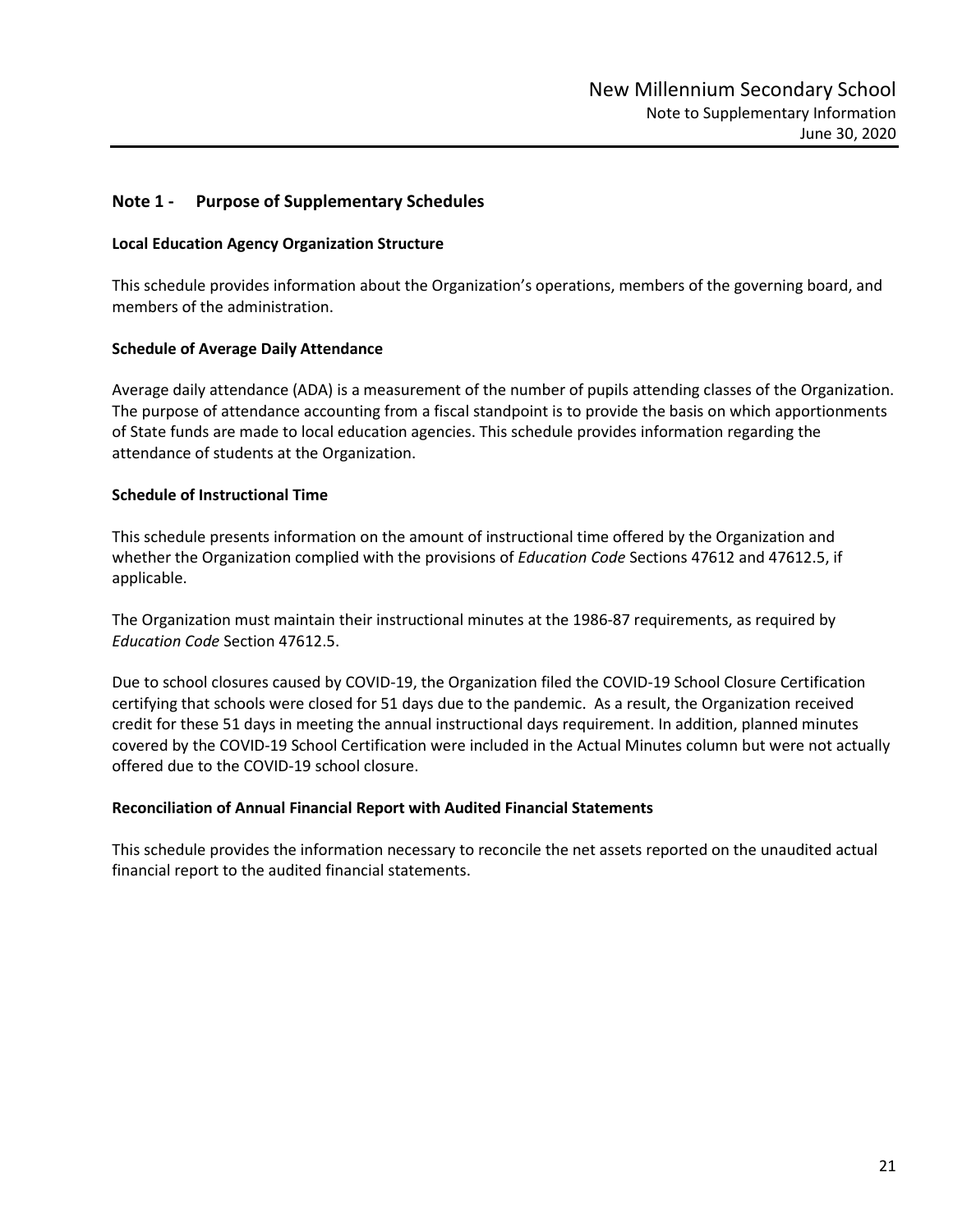

Independent Auditor's Reports June 30, 2020 New Millennium Secondary School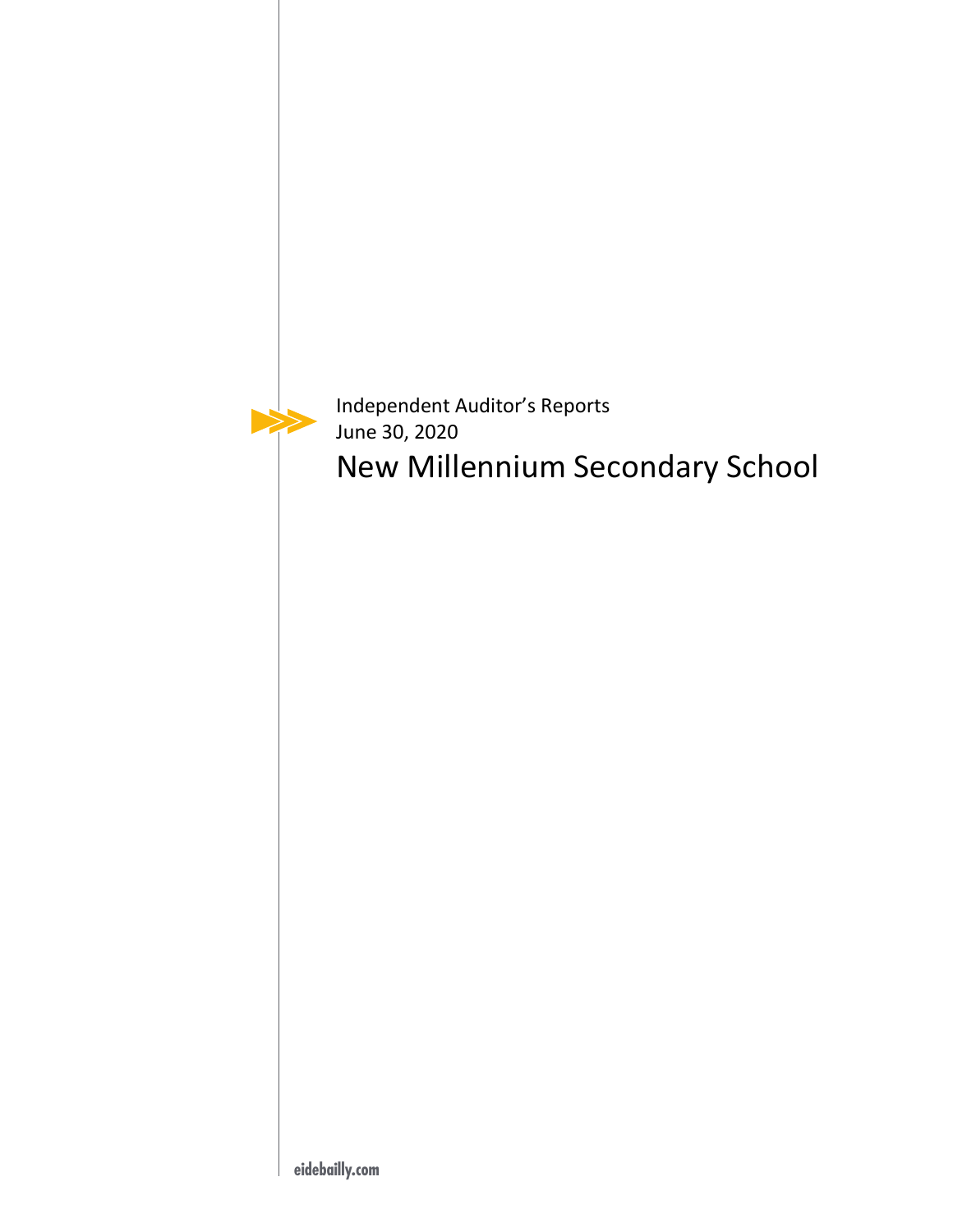

**CPAs & BUSINESS ADVISORS** 

# <span id="page-24-1"></span><span id="page-24-0"></span>**Independent Auditor's Report on Internal Control over Financial Reporting and on Compliance and Other Matters Based on an Audit of Financial Statements Performed in Accordance with** *Government Auditing Standards*

Governing Board New Millennium Secondary School Gardena, California

We have audited, in accordance with the auditing standards generally accepted in the United States of America and the standards applicable to financial audits contained in *Government Auditing Standards* issued by the Comptroller General of the United States, the financial statements of New Millennium Secondary School (the Organization) which comprise the statement of financial position as of June 30, 2020, and the related statement of activities, functional expenses, and cash flows for the fiscal year then ended, and the related notes to the financial statements, and have issued our report thereon dated December 1, 2020.

### **Internal Control over Financial Reporting**

In planning and performing our audit of the financial statements, we considered the Organization's internal control over financial reporting (internal control) as a basis for designing the audit procedures that are appropriate in the circumstances for the purpose of expressing our opinions on the financial statements, but not for the purpose of expressing an opinion on the effectiveness of the Organization's internal control. Accordingly, we do not express an opinion on the effectiveness of the Organization's internal control.

A *deficiency in internal control* exists when the design or operation of a control does not allow management or employees, in the normal course of performing their assigned functions, to prevent, or detect and correct, misstatements on a timely basis. A *material weakness* is a deficiency, or a combination of deficiencies, in internal control, such that there is a reasonable possibility that a material misstatement of the Organization's financial statements will not be prevented or detected and corrected on a timely basis. A *significant deficiency* is a deficiency, or a combination of deficiencies, in internal control that is less severe than a material weakness, yet important enough to merit attention by those charged with governance.

Our consideration of internal control was for the limited purpose described in the first paragraph of this section and was not designed to identify all deficiencies in internal control that might be material weaknesses or significant deficiencies. Given these limitations, during our audit we did not identify any deficiencies in internal control that we consider to be material weaknesses. However, material weaknesses may exist that have not been identified.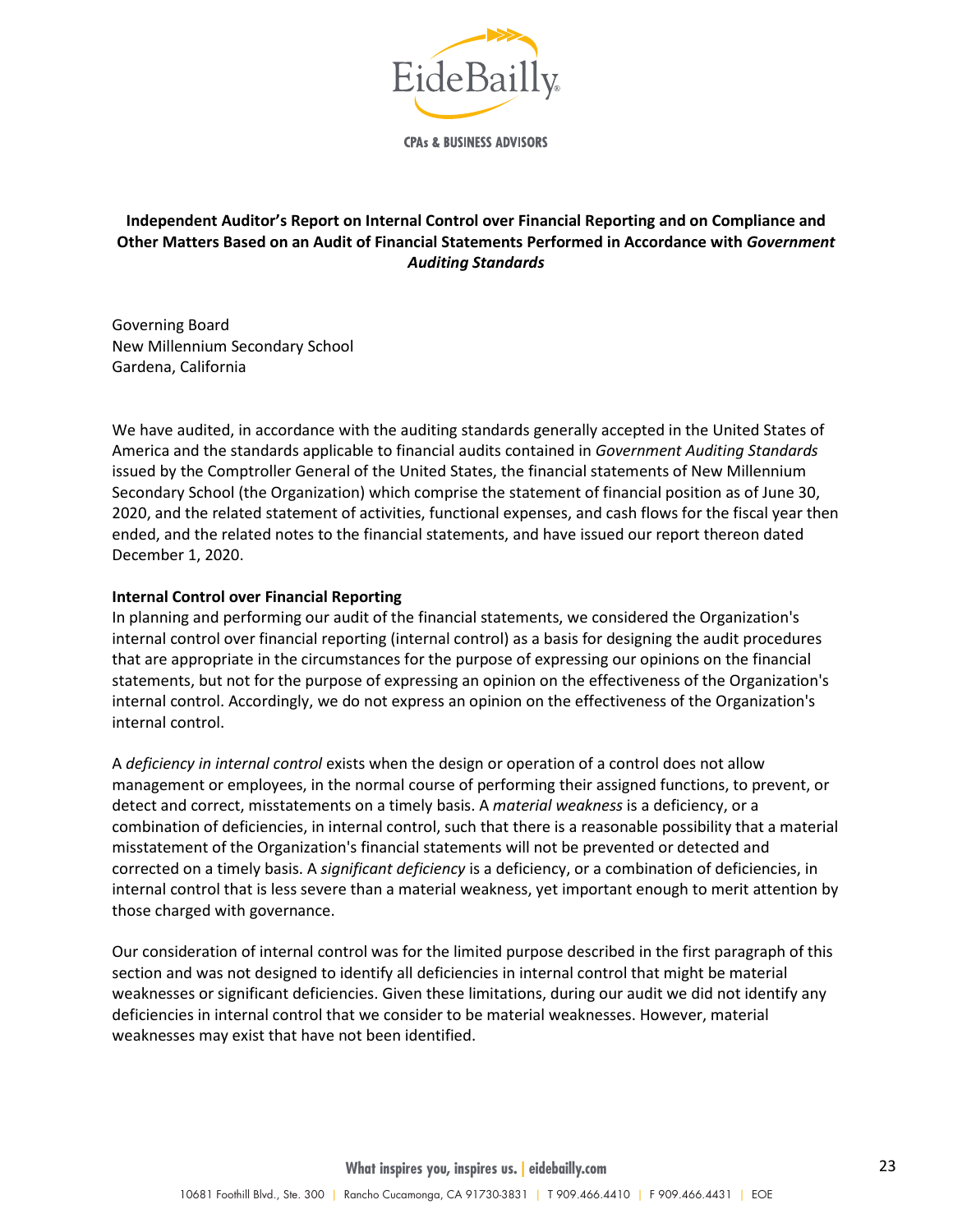### **Compliance and Other Matters**

As part of obtaining reasonable assurance about whether the Organization's financial statements are free from material misstatement, we performed tests of its compliance with certain provisions of laws, regulations, contracts, and grant agreements, noncompliance with which could have a direct and material effect on the financial statements. However, providing an opinion on compliance with those provisions was not an objective of our audit, and accordingly, we do not express such an opinion. The results of our tests disclosed no instances of noncompliance or other matters that are required to be reported under *Government Auditing Standards*.

### **Purpose of this Report**

The purpose of this report is solely to describe the scope of our testing of internal control and compliance and the results of that testing, and not to provide an opinion on the effectiveness of the Organization's internal control or on compliance. This report is an integral part of an audit performed in accordance with *Government Auditing Standards* in considering the Organization's internal control and compliance. Accordingly, this communication is not suitable for any other purpose.

Gide Sailly LLP

Rancho Cucamonga, California December 1, 2020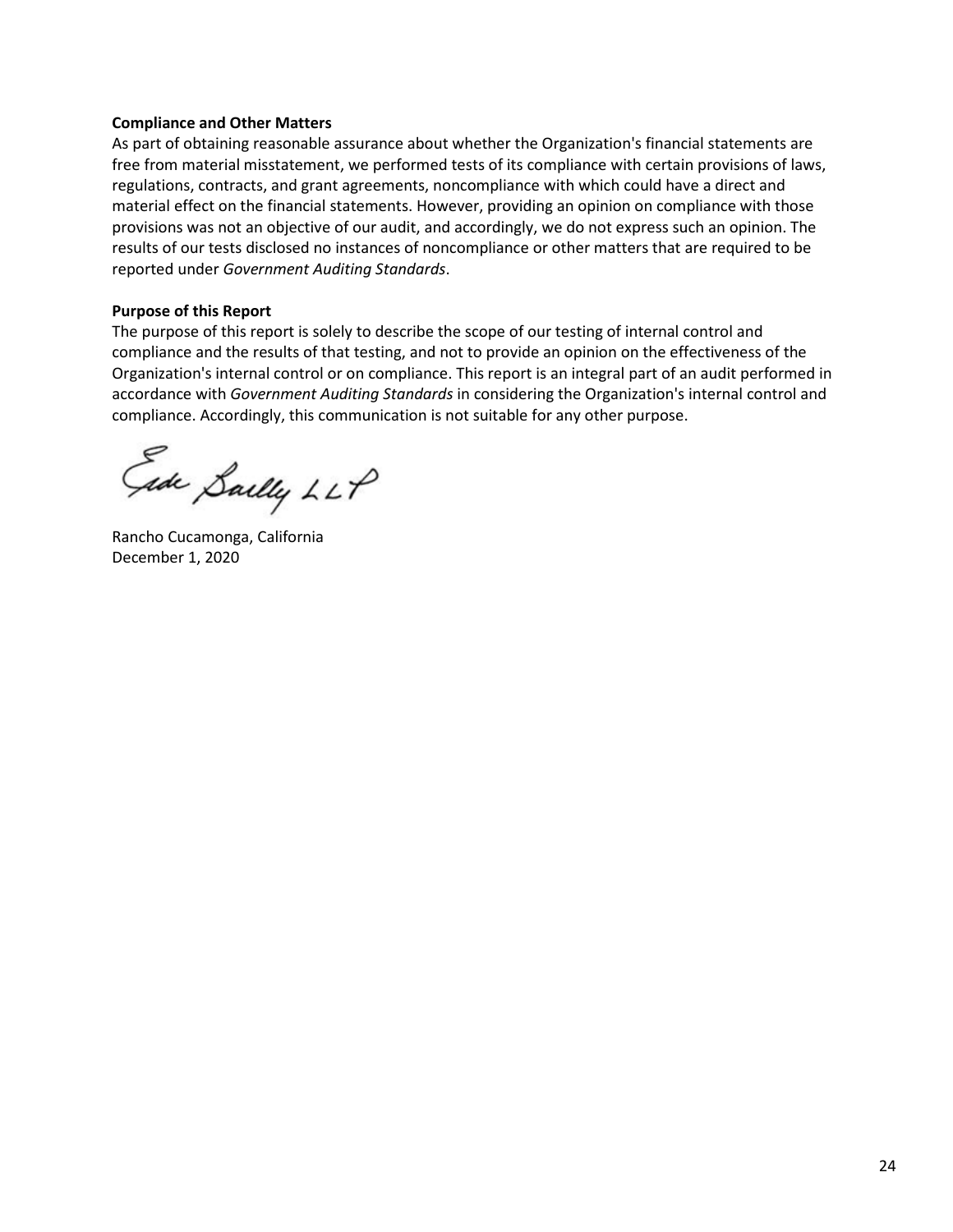

**CPAs & BUSINESS ADVISORS** 

### **Independent Auditor's Report on State Compliance**

<span id="page-26-0"></span>Governing Board New Millennium Secondary School Gardena, California

#### **Report on State Compliance**

We have audited New Millennium Secondary School's (the Organization) compliance with the types of compliance requirements described in the *2019-2020 Guide for Annual Audits of K-12 Local Education Agencies and State Compliance Reporting* applicable to the state laws and regulations listed in the table below for the year ended June 30, 2020.

### **Management's Responsibility**

Management is responsible for compliance with the state laws and regulations as identified in the table below.

### **Auditor's Responsibility**

Our responsibility is to express an opinion on the Organization's compliance with state laws and regulations based on our audit of the types of compliance requirements referred to below. We conducted our audit in accordance with auditing standards generally accepted in the United States of America; the standards applicable to financial audits contained in *Government Auditing Standards*, issued by the Comptroller General of the United States; and the audit requirements of the *2019-2020 Guide for Annual Audits of K-12 Local Education Agencies and State Compliance Reporting*. Those standards require that we plan and perform the audit to obtain reasonable assurance about whether noncompliance with the compliance requirements listed below has occurred. An audit includes examining, on a test basis, evidence about the Organization's compliance with those requirements and performing such other procedures as we considered necessary in the circumstances.

We believe that our audit provides a reasonable basis for our opinion on state compliance. However, our audit does not provide a legal determination of the Organization's compliance.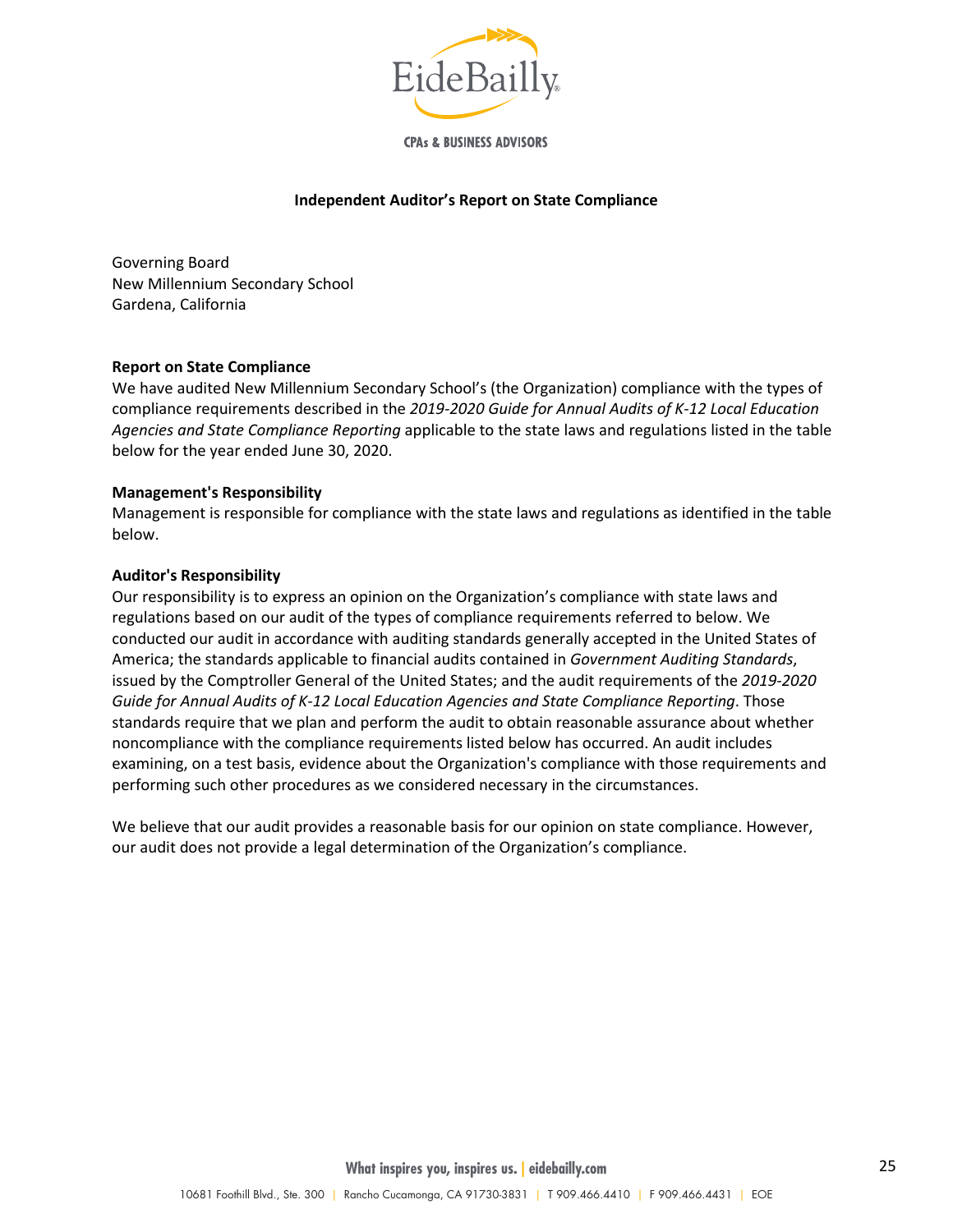### **Compliance Requirements Tested**

In connection with the audit referred to above, we selected and tested transactions and records to determine the Organization's compliance with the State laws and regulations applicable to the following items:

|                                                                    | Procedures    |
|--------------------------------------------------------------------|---------------|
|                                                                    | Performed     |
| LOCAL EDUCATION AGENCIES OTHER THAN CHARTER SCHOOLS                |               |
| Attendance                                                         | No, see below |
| <b>Teacher Certification and Misassignments</b>                    | No, see below |
| Kindergarten Continuance                                           | No, see below |
| Independent Study                                                  | No, see below |
| <b>Continuation Education</b>                                      | No, see below |
| <b>Instructional Time</b>                                          | No, see below |
| <b>Instructional Materials</b>                                     | No, see below |
| Ratio of Administrative Employees to Teachers                      | No, see below |
| <b>Classroom Teacher Salaries</b>                                  | No, see below |
| Early Retirement Incentive                                         | No, see below |
| <b>Gann Limit Calculation</b>                                      | No, see below |
| <b>School Accountability Report Card</b>                           | No, see below |
| Juvenile Court Schools                                             | No, see below |
| Middle or Early College High Schools                               | No, see below |
| K-3 Grade Span Adjustment                                          | No, see below |
| <b>Transportation Maintenance of Effort</b>                        | No, see below |
| Apprenticeship: Related and Supplemental Instruction               | No, see below |
| Comprehensive School Safety Plan                                   | No, see below |
| <b>District of Choice</b>                                          | No, see below |
| SCHOOL DISTRICTS, COUNTY OFFICES OF EDUCATION, AND CHARTER SCHOOLS |               |
| California Clean Energy Jobs Act                                   | No, see below |
| After/Before School Education and Safety Program:                  |               |
| <b>General Requirements</b>                                        | No, see below |
| After School                                                       | No, see below |
| <b>Before School</b>                                               | No, see below |
| Proper Expenditure of Education Protection Account Funds           | Yes           |
| Unduplicated Local Control Funding Formula Pupil Counts            | Yes           |
| Local Control Accountability Plan                                  | Yes           |
| Independent Study - Course Based                                   | No, see below |
| <b>CHARTER SCHOOLS</b>                                             |               |
| Attendance                                                         | Yes           |
| Mode of Instruction                                                | Yes           |
| Nonclassroom-Based Instruction/Independent Study                   | No, see below |
| Determination of Funding for Nonclassroom-Based Instruction        | No, see below |
| Annual Instructional Minutes - Classroom Based                     | Yes           |
| <b>Charter School Facility Grant Program</b>                       | No, see below |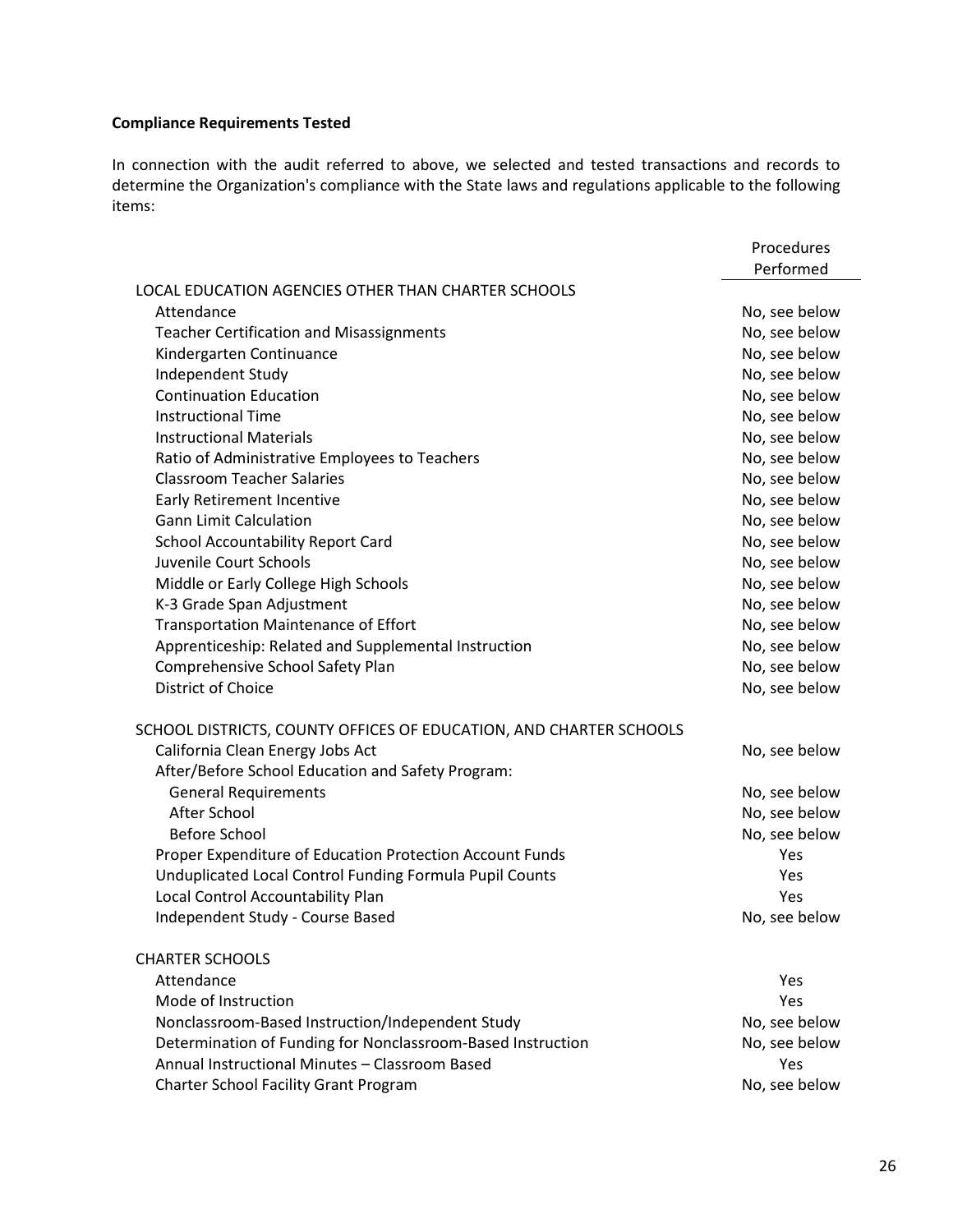Programs listed above for local education agencies are not applicable to charter schools; therefore, we did not perform any related procedures.

We did not perform California Clean Energy Jobs Act procedures because the Organization did not receive funding for this program.

We did not perform procedures for the After/Before School Education and Safety Program because the Organization does not offer the program.

The Organization does not offer an Independent Study - Course Based program; therefore, we did not perform any procedures related to the Independent Study - Course Based Program.

We did not perform procedures for the Nonclassroom-Based Instruction/Independent Study nor for Determination of Funding for Nonclassroom-Based Instruction because the Organization is classroombased.

We did not perform procedures for the Charter School Facility Grant Program because the Organization did not receive funding for this program.

### *Unmodified Opinion*

In our opinion, New Millennium Secondary School complied with the laws and regulations of the state programs referred to above for the year ended June 30, 2020.

The purpose of this report on state compliance is solely to describe the results of our testing based on the requirements of the *2019-2020 Guide for Annual Audits of K-12 Local Education Agencies and State Compliance Reporting*. Accordingly, this report is not suitable for any other purpose.

Fede Sailly LLP

Rancho Cucamonga, California December 1, 2020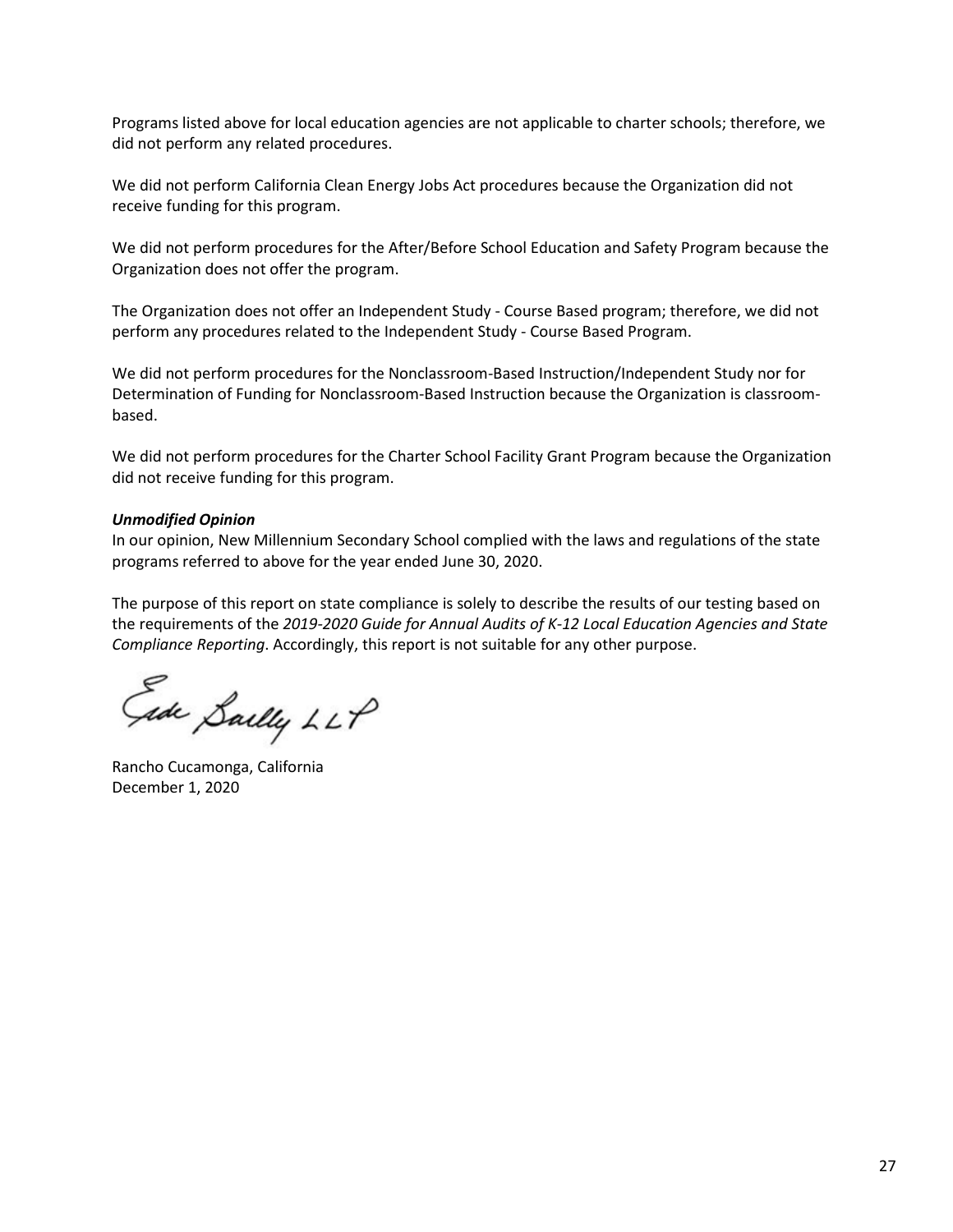<span id="page-29-1"></span><span id="page-29-0"></span>

| Type of auditor's report issued                                                                                                    | Unmodified    |  |
|------------------------------------------------------------------------------------------------------------------------------------|---------------|--|
| Internal control over financial reporting:<br>Material weaknesses identified<br>Significant deficiencies identified not considered | No            |  |
| to be material weaknesses                                                                                                          | None Reported |  |
| Noncompliance material to financial statements noted?                                                                              | No            |  |
| <b>STATE COMPLIANCE</b>                                                                                                            |               |  |
| Type of auditor's report issued on compliance<br>for programs:                                                                     | Unmodified    |  |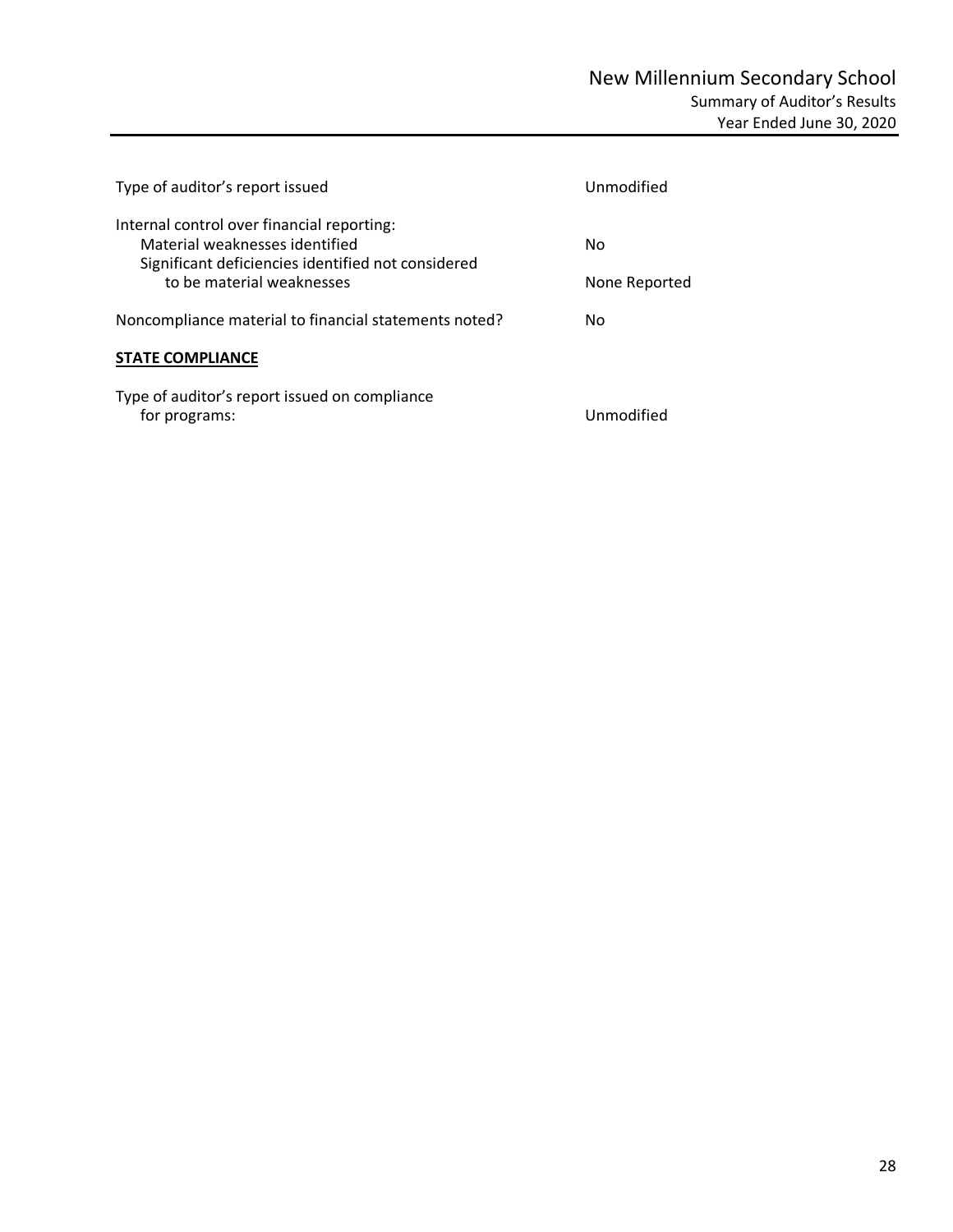<span id="page-30-0"></span>None reported.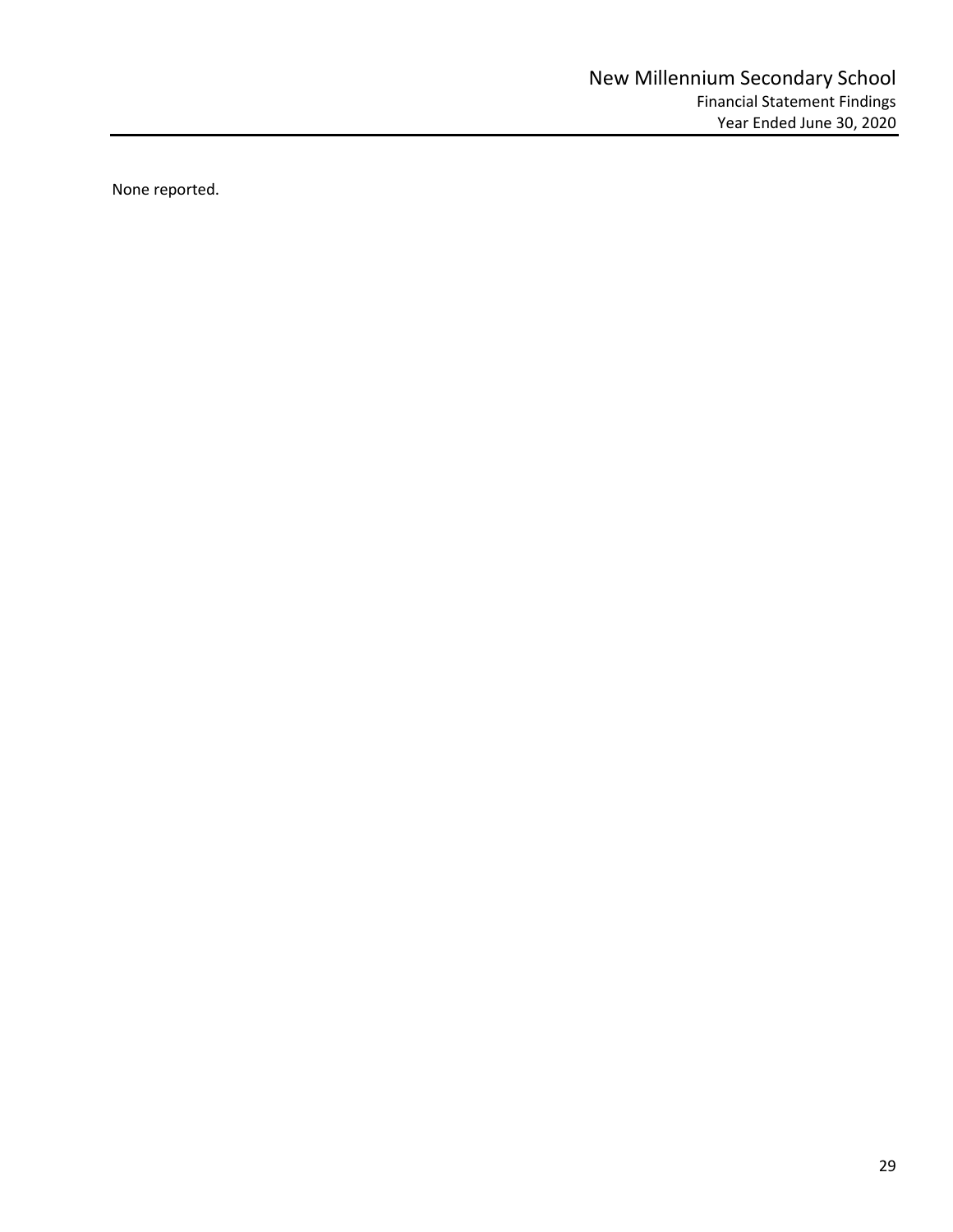<span id="page-31-0"></span>None reported.